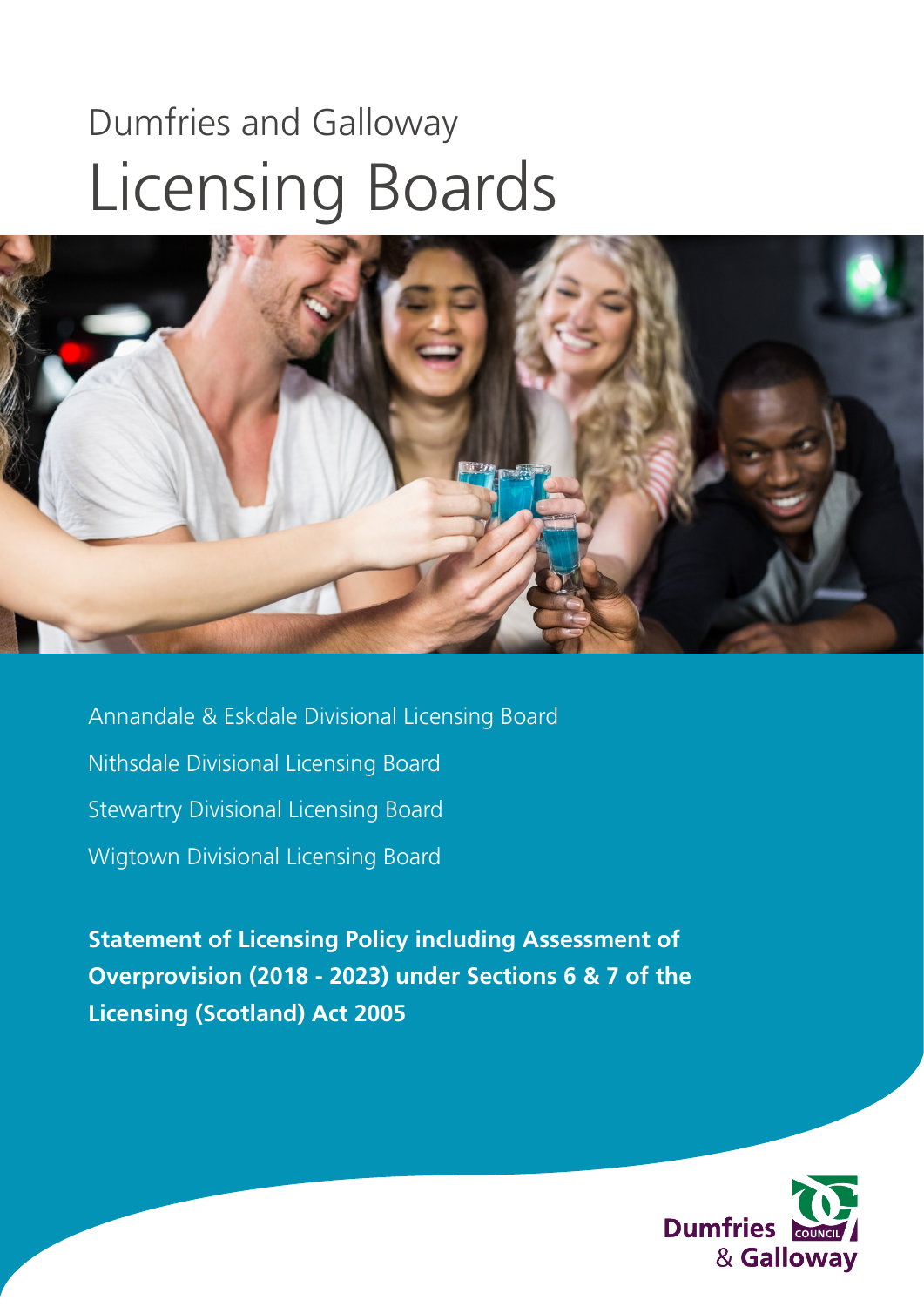#### LICENSING OBJECTIVES

The 5 core licensing objectives underpinning the Licensing (Scotland) Act 2005 (the Act) are:-

- (a) Preventing Crime and Disorder
- (b) Securing Public Safety
- (c) Preventing Public Nuisance
- (d) Protecting and Improving Public Health
- (e) Protecting Children and Young Persons from Harm

"We wish to propose that certain principles should be specifically enshrined in statute as principles which should at all times guide the Licensing Boards and others in the exercise of their functions".

(The Nicholson Committee: Review of Liquor Licensing Law in Scotland Paragraph 2.23)

#### Clerk to the Licensing Boards

Municipal Chambers Buccleuch Street Dumfries DG1 2AD Tel: 030 33 33 3000 e-mail: licensing@dumgal.gov.uk or visit our website at www.dumgal.gov.uk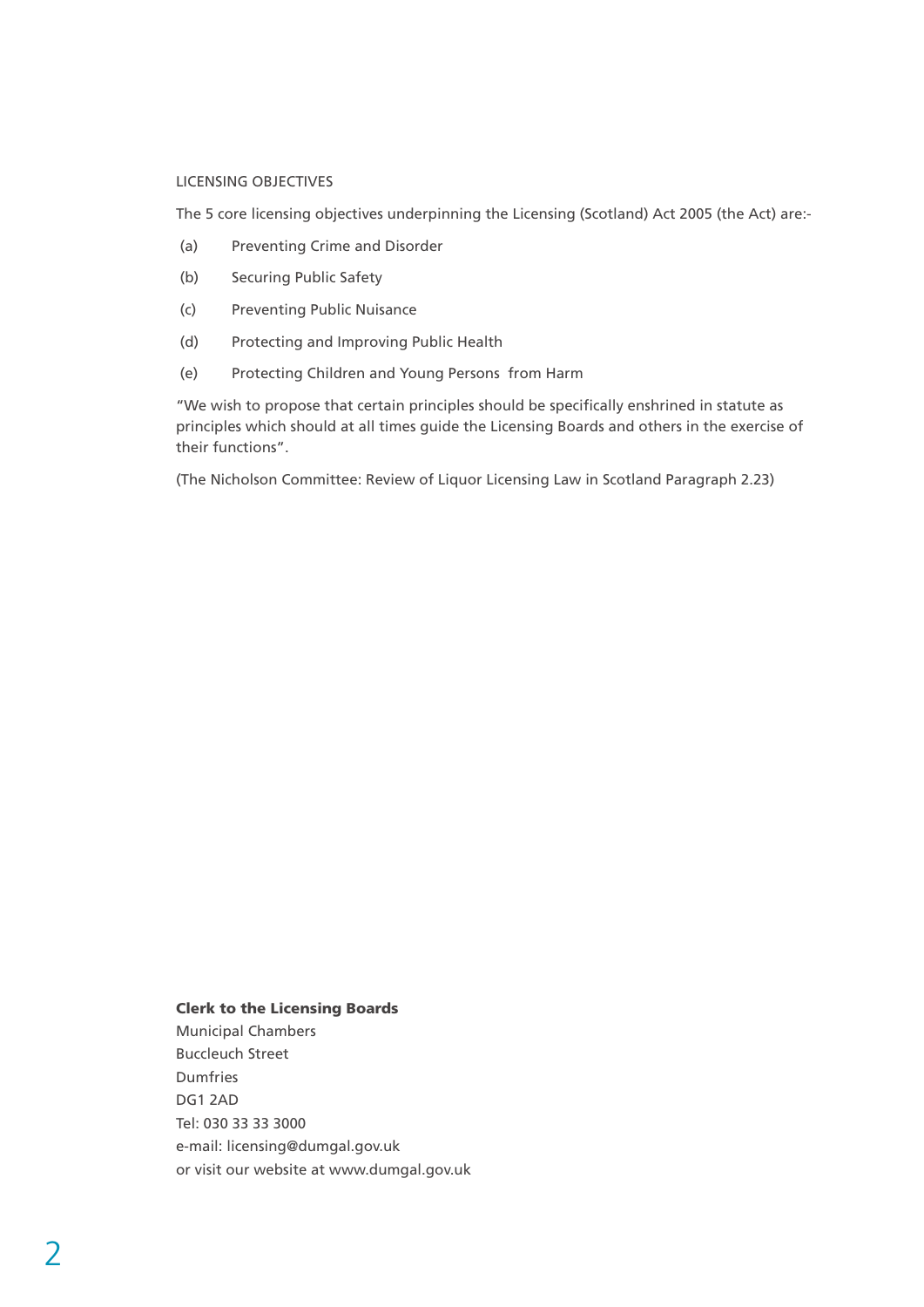# 1. STATEMENT OF LICENSING POLICY

#### 1.1 Preamble

1.1.1 This Statement of Licensing Policy has been prepared by the Dumfries and Galloway Licensing Boards in terms of Section 6 of the Act to assist in the implementation and administration of the licensing of the sale and supply of alcohol within their areas and to outline the way they intend exercising their functions under that Act.

1.1.2 The Dumfries and Galloway Local Authority Area is divided into 4 Divisions each with its own Board – Annandale & Eskdale Divisional Licensing Board, Nithsdale Divisional Licensing Board, Stewartry Divisional Licensing Board and Wigtown Divisional Licensing Board.

1.1.3 With a view to enhancing consistency of approach across Dumfries and Galloway, each Divisional Board has agreed to fulfil the requirement under Section 6 of the Act by approving this shared Statement. Where the approach of each Board is different (for example relating to licensed hours policy) this is clearly stated. Therefore in this document where the word "Board" is used, it refers to the 4 Divisional Boards unless otherwise specified.

1.1.4 This statement came into effect on 4 November 2018 and will exist for a maximum of 5 years. The Board may agree to prepare and publish Supplementary Statements within that period. If you consider that the Board should do so please contact the Licensing Service at the contact point stated on the front page setting out your suggestions on the issues which should be included within a Supplementary Statement.

#### 1.2 Introduction

1.2.1 The 2005 Act establishes a contemporary liquor licensing system which introduces more flexibility for the licensed trade balanced by extensive, and in appropriate cases immediate, enforcement powers for the Board.

1.2.2 At the heart of the legislation are the licensing objectives which should at all times guide the licensing boards and others in the exercise of their functions.

These enshrined licensing objectives are:

- (a) Preventing Crime and Disorder
- (b) Securing Public Safety
- (c) Preventing Public Nuisance
- (d) Protecting and Improving Public Health
- (e) Protecting Children and Young Persons from Harm

These objectives coincide with the licensing objectives adopted in England and Wales, with the addition of the objective "Protecting and Improving Public Health".

#### 1.3 Context – Dumfries and Galloway

1.3.1 Dumfries and Galloway is a mainly rural area in south west Scotland. It covers around 6425 square kilometres (2470 square miles), with a population of around 148,000. The main settlements are Dumfries (including Heathhall/Locharbriggs) (around 37,100 residents), Stranraer (10,600), and Annan (8,250). All other settlements have populations of under 6,000. The region is divided into four traditional areas: Annandale & Eskdale, Nithsdale, the Stewartry and Wigtownshire.

• Annandale & Eskdale Division – is essentially a rural area without any city or large town to provide a central or focus point. The population is around 37,000. Among its settlements, Annan has the highest population. The other main settlements are Lockerbie, Gretna, Eastriggs, Moffat, Lochmaben and Langholm.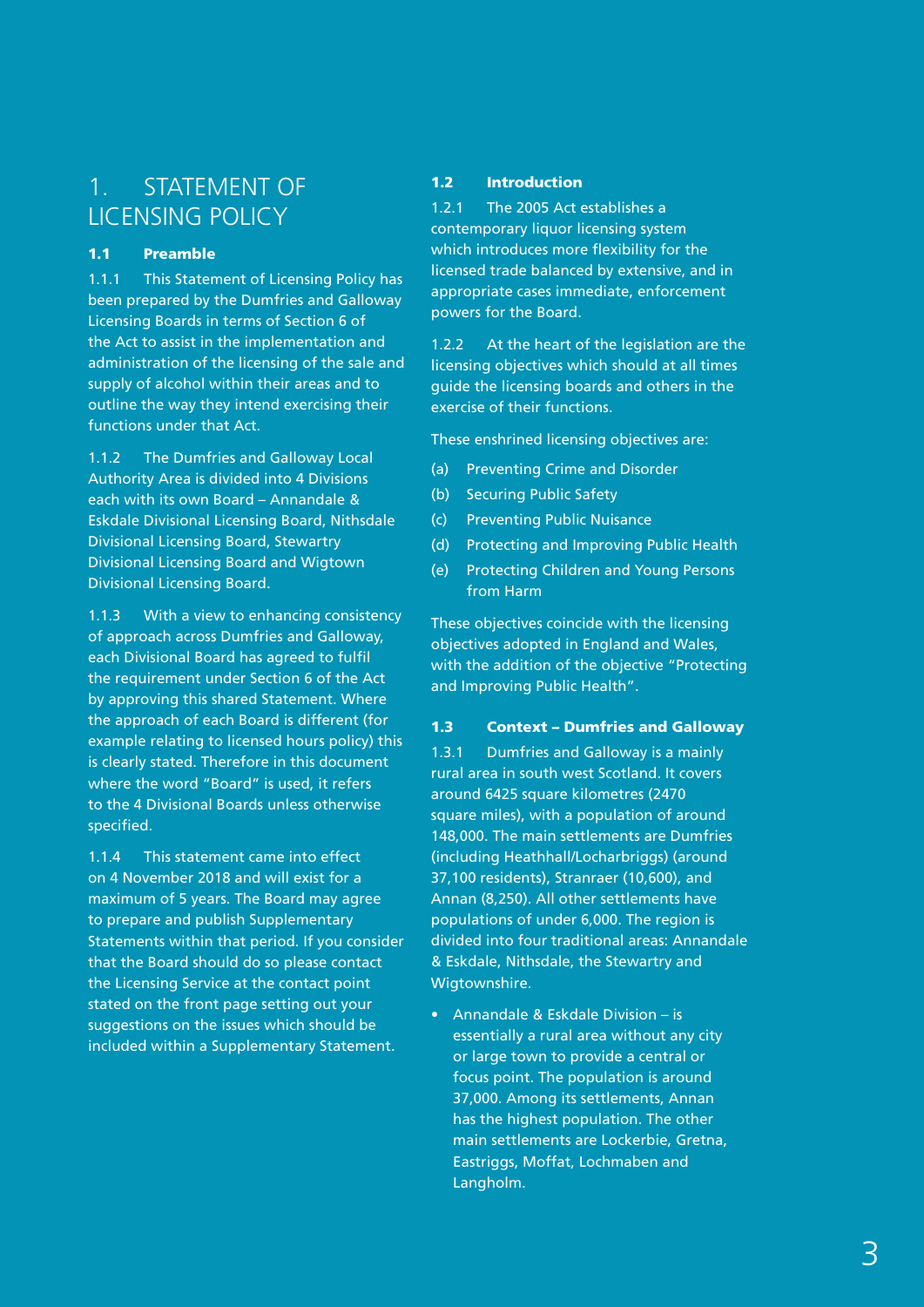- Nithsdale Division is Dumfries and Galloway's most populated area with a total population of some 58,000 with Dumfries as the largest town in Dumfries and Galloway. The other main settlements include Sanquhar, Kirkconnel and Thornhill.
- Stewartry Division covers an area of 1,700 square kilometres (645 square miles) and has a high quality natural environment that includes 2 National Scenic Areas, with the coastal waters providing an important recreational resource. The Stewartry is purported to be the most heavily forested part of Britain with one third forested

1.3.2 The Stewartry is the least densely populated area within Dumfries and Galloway with a population of some 23,900. More than half the population live in the countryside or in settlements of fewer than 1,000 people. The remainder are concentrated in the towns of Dalbeattie, Castle Douglas and Kirkcudbright.

• Wigtown Division – with a population of under 29,100, Wigtown accounts for nearly 20% of the total population of Dumfries and Galloway. The 2 main towns, Stranraer and Newton Stewart, account for over 50% of the population. All other settlements in the area have populations of under 1,000.

1.3.3 Wigtown enjoys a vast length of varied coastline, boasts a main ferry route and indeed the "gateway" to Ireland.

#### 1.4 Preparation of Statement

1.4.1 This Statement of Licensing Policy has been prepared and includes having regard to:

- the Licensing Objectives;
- the Guidance for Licensing Boards and Local Authorities issued by the Scottish Government;
- the terms of the Licensing (Scotland) Act 2005 ("the Act") with particular reference to Sections 6 and 7.

1.4.2 In preparing this Statement including the Overprovision Assessment the Board had 2 periods of consultation:

- An initial, informal consultation took place from 15 November 2017 to 27 December 2017.
- A formal Consultation which took place for a full three month period from 1 March 2018 to 31 May 2018.

1.4.3 The Consultation also involved 2 public meetings which were held on 27 April 2018 as follows:

- 10am to 12pm Licensing Office, Municipal Chambers, Buccleuch Street, Dumfries and
- 2pm to 4pm McMillan Hall, Dashwood Square, Newton Stewart

Present at both these meetings were members of the public, Board staff and Board Members. The purpose of these meetings was to involve members of the public In the Consultation and allow them to have their say in relation to the Consultation.

1.4.4 A Working Group was also set up to discuss Overprovision. This Group met several times and comprised of the following members:

- Scottish Fire and Rescue Service;
- Police Scotland;
- Alcohol and Drug Partnership (NHS)
- Dumfries and Galloway Council.

1.4.5 During September 2018, each Board considered the responses to both consultations at individual Hearings (including a presentation at each Hearing from the Alcohol and Drugs Partnership on behalf of the NHS with regard to overprovision). A conjoined Hearing was also held in October 2018 to finalise the Statement of Licensing Policy (2018-2023) and agree the Overprovision Assessment for inclusion within this Statement.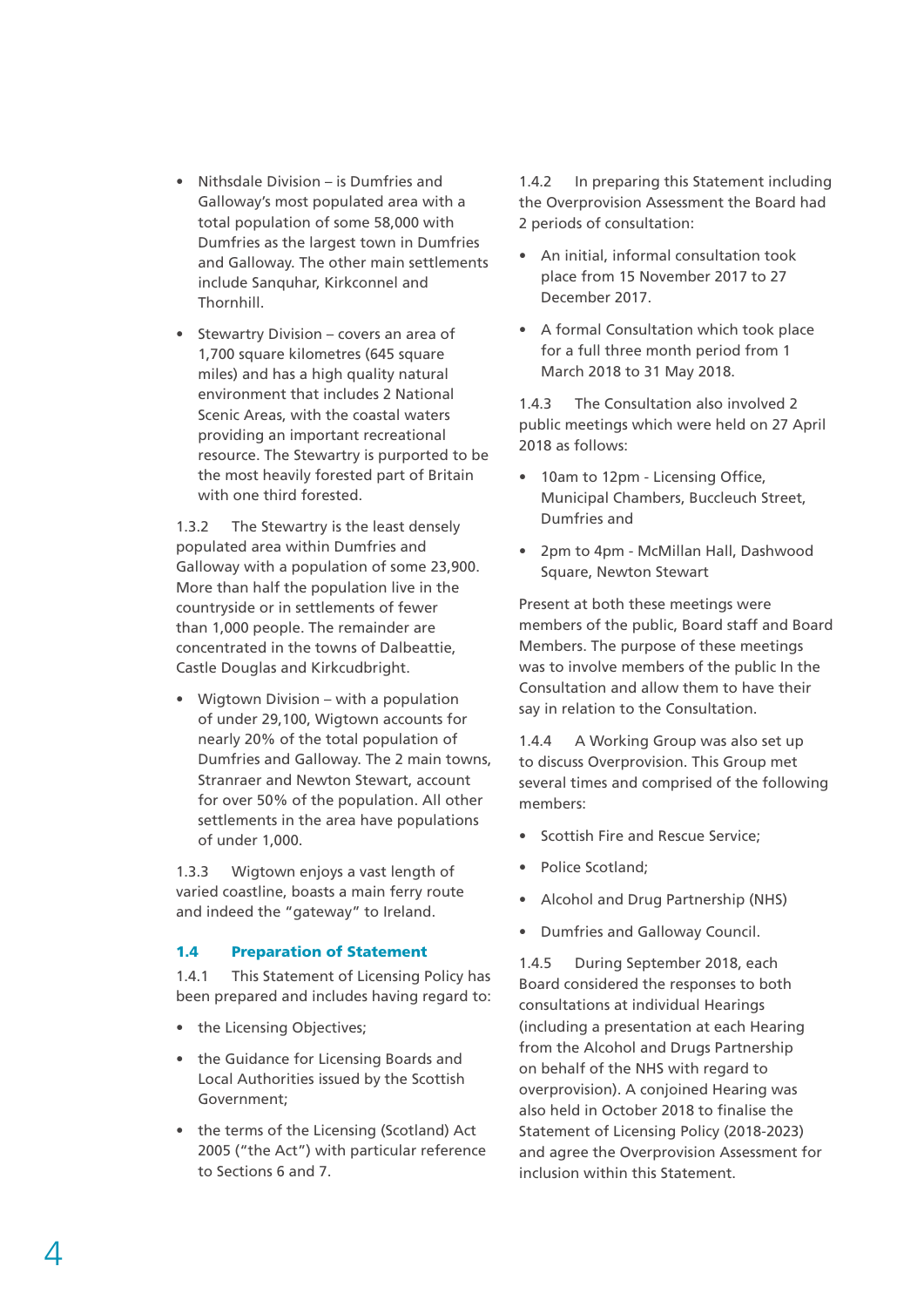#### 1.5 General Principles

1.5.1 This Statement of Licensing Policy seeks:

- to promote the 5 licensing objectives and
- to comply with the terms of the Act.

1.5.2 This Statement of Policy sets out a general approach to the way the Board will make licensing decisions but nothing in this Statement will:

- undermine the rights of any person to apply under the Act and to have that application considered on its individual merit;
- override the right of any person to make representations on any applications or seek a review of a licence where permitted to do so under the Act.

The Board will consider all applications on their merits within the context of this Policy Statement. In particular, the Board will give due consideration to whether or not an application conforms to any requirements set out in this Policy Statement. However, applicants wishing to persuade the Board to depart from this Policy Statement will need to demonstrate, by way of evidence, good reason for so doing, and, in particular, evidence how a departure is not inconsistent with any or all of the five licensing objectives

1.5.3 The Policy Statement relates to how the Board will exercise its functions under the Act in relation to the regulation of the sale of alcohol and premises in which alcohol is sold all within the terms of the Act.

1.5.4 Applicants and licence holders can be assured and objectors and representors made aware that only considerations relevant to the Act and the Licensing Objectives will be taken into account when determining applications or considering reviews. Representors are considered to be those persons entitled to make representations to the Board. For example, in respect of an application for a premises licence, any person making representations:

- In support of the application
	- As to modifications which that person considers should be made to the operating plan, or
	- As to conditions which the person considers should be imposed

1.5.5 It must be recognised also that licensing law is not the primary mechanism for the general control of nuisance and antisocial behaviour by individuals once they are no longer on the licensed premises and beyond the direct control of the individual, club or business holding the licence concerned. However, if the nuisance or antisocial behaviour is caused by misuse of alcohol then supply of alcohol would be a significant factor and the Board may consider using their powers to prevent a recurrence.

1.5.6 In this regard, the Board wishes to make it clear that if any antisocial behaviour/ nuisance/ disorder occurs outwith licensed premises and a causal link can be established linking that behaviour to the sale of alcohol within those premises, then the Board will make a premises licence review proposal in terms of its powers under section 37 of the 2005 Act

#### 1.6 Types of Applications and Scheme of Delegation

1.6.1 The Board is a licensing authority for the purposes of the Licensing (Scotland) Act 2005 and is responsible for consideration of:

- premises licences
- occasional licences
- temporary licences
- provisional licences
- personal licences
- variations of licences
- review of licences
- transfer of licences
- extensions of licensing hours
- the sale of alcohol by retail;
- the supply of alcohol in members' clubs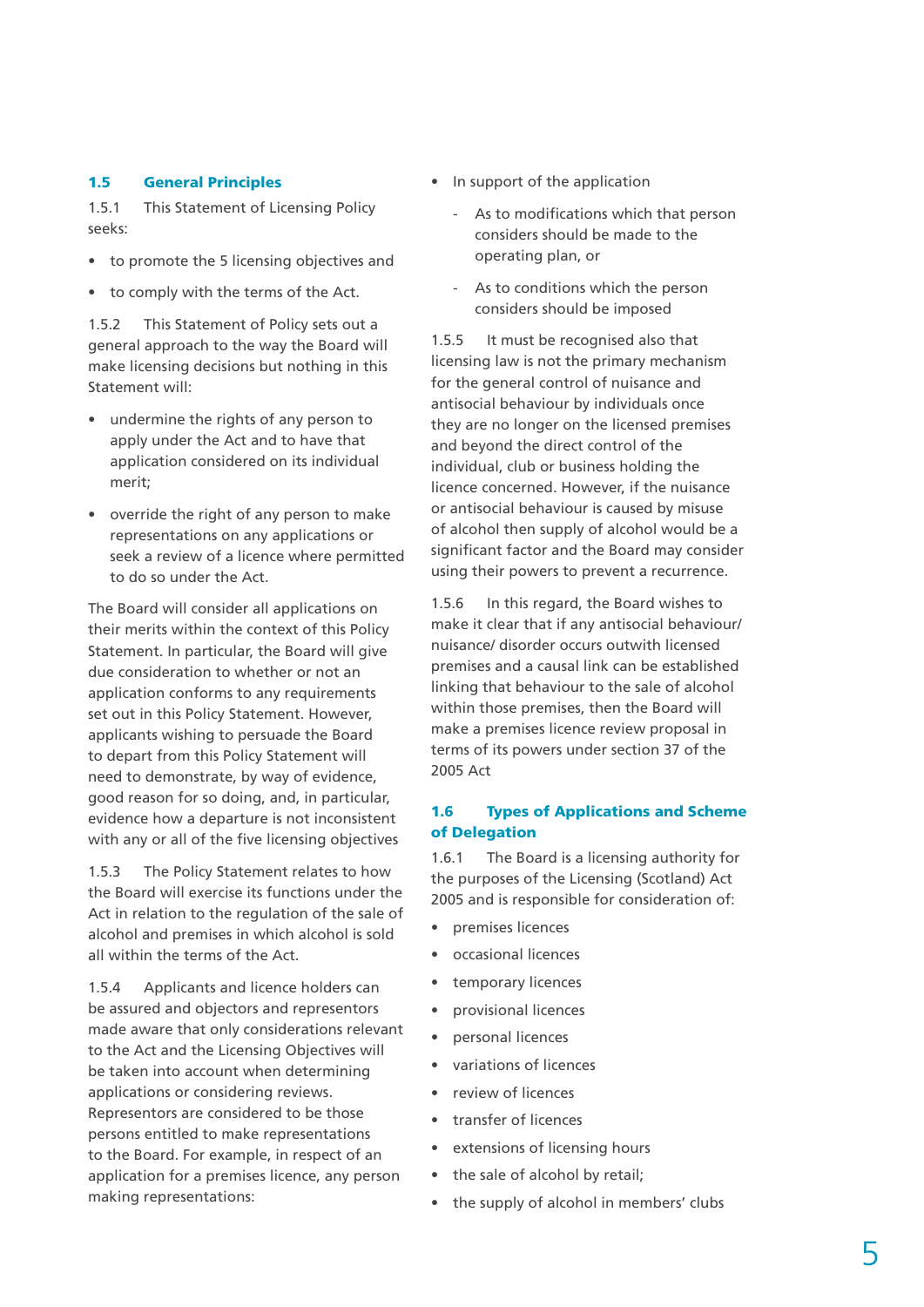1.6.2 The Board recognises that any application should only be submitted to the Board when necessary and where straightforward should be decided by the Clerk or a member of the Clerk's staff having authority to do so, to save resources and to create as little inconvenience to applicants as possible.

1.6.3 The Board has therefore agreed that only those applications and matters which by statute are required to be considered by the Board will be submitted to them for a hearing and the other applications will be determined by the Clerk to the Boards.

1.6.4 Those applications and matters which require to and will be submitted to the Board are:

- a premises licence application
- a premises licence variation where the variation sought is not a minor variation
- an application for transfer of a premises licence where the applicant has been convicted of a relevant offence or a foreign offence
- determining a personal licence application or a personal licence renewal application where the applicant has been convicted of a relevant offence or a foreign offence
- conducting any hearing including issuing a written warning, revoking or suspending the licence, making a variation of a licence, or in respect of a personal licence making an order revoking, suspending or endorsing a personal licence
- making a closure order
- refusing an application for confirmation of a provisional premises licence.

1.6.5 Determination of the following are delegated to the Clerk of the Board and her staff:

• An application for a transfer of a premises licence where the applicant has not been convicted of a relevant offence or a

foreign offence or the Chief Constable is not recommending refusal

- All applications for variation of a premises licence where the variation is a minor variation;
- All applications for personal licences or for the renewal of personal licence where the applicant has not been convicted of a relevant offence or a foreign offence or the Chief Constable is not recommending refusal
- All applications for occasional licences where there is no notice of objection or representation or no notice from the Chief Constable recommending refusal
- Grant of extended hours applications where the Chief Constable has not submitted an objection.

1.6.6 Determination of the following are delegated to the Convener:

- authority to decide whether any application for a Premises Licence Review is vexatious or frivolous and if so to reject it on behalf of the Board.
- whom failing the Clerk or Depute Clerk to decide, where an application for an occasional licence or for extended hours is lodged late whether the reason given for lateness is sufficient for the application to be processed.
- whom failing the Clerk or Depute Clerk to agree whether on application for an occasional licence or for extended hours requires to be dealt with quickly and if so to decide the period for responses being not less than 24 hours.
- authority to determine applications for occasional licences which have attracted objections or representations, including authority to reject an objection or representation as vexatious or frivolous and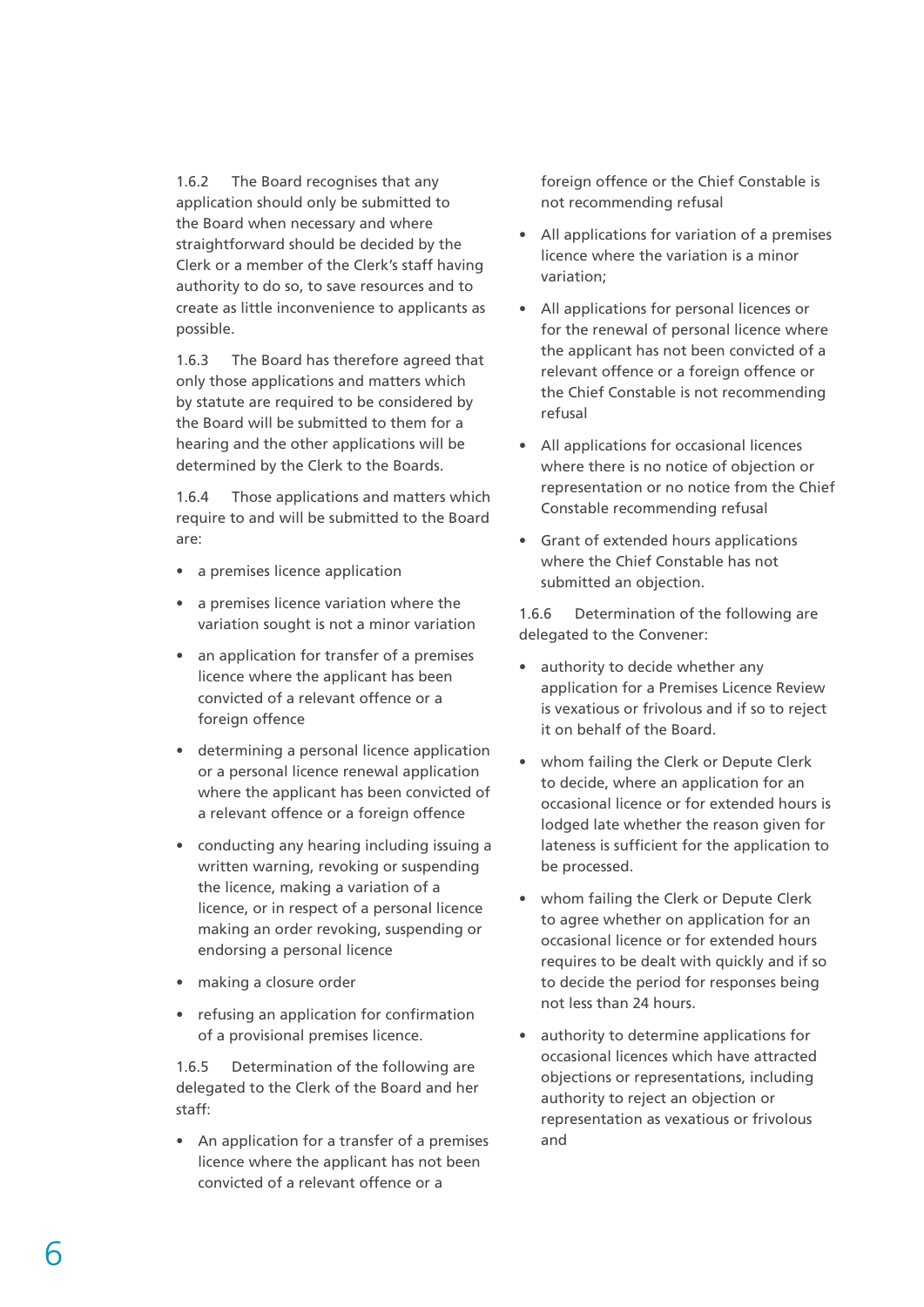• authority to determine extended hours applications which have attracted an objection from the Chief Constable or an adverse report from the Licensing Standards Officer.

1.6.7 All applications for premises licences must be accompanied by an operating plan and a layout plan all complying with the Act and Regulations made under that Act.

1.6.8 Operating plans must make clear how the premises are to be run, what activities will be undertaken on the premises and at what time.

1.6.9 An "operating plan" in relation to any premises is a document in the prescribed form containing:

- (a) a description of the activities to be carried on in the premises,
- (b) a statement of the times during which it is proposed that alcohol be sold on the premises,
- (c) a statement as to whether the alcohol is to be sold for consumption on the premises, off the premises or both
- (d) a statement of the times at which other activities in addition to the sale of alcohol are to be carried out on the premises,
- (e) where alcohol is to be sold for consumption on the premises, a statement as to whether children or young persons are to be allowed entry to the premises and, if they are allowed entry, a statement of the terms on which they are allowed entry including, in particular:
	- (i) the ages of children or young persons to be allowed entry,
	- (ii) the times at which they are to be allowed entry, and
	- (iii) the parts of the premises to which they are to be allowed entry
- (f) information as to the proposed capacity of the premises,
- (g) prescribed information about the individual who is to be the premises manager, and
- (h) such other information in relation to the premises and the activities to be carried on there as may be prescribed.

1.6.10 Where alcohol is to be sold both for consumption on and for consumption off any premises, the operating plan for the premises may state different times for:

- (a) the sale of alcohol for consumption on the premises, and
- (b) the sale of alcohol for consumption off the premises.

1.6.11 In preparing and presenting the operating plan applicants should be aware that the Board expects premises to be run in a way compliant with and promoting the licensing objectives:

- (a) Preventing Crime and Disorder
- (b) Securing Public Safety
- (c) Preventing Public Nuisance
- (d) Protecting and Improving Public Health
- (e) Protecting Children and Young Persons from Harm

1.6.12 The layout plan must conform with the regulations including being to the scale of 1:100 unless otherwise agreed with the Board.

1.6.13 Bye-laws: Dumfries and Galloway Council has introduced byelaws prohibiting the consumption of alcohol in designated public places within certain towns and villages in their area.

1.6.14 Applicants should make themselves aware of the content of the Council's current byelaws and make sure that the layout plan clearly shows which outside areas or area forms part of the licensed premises. Any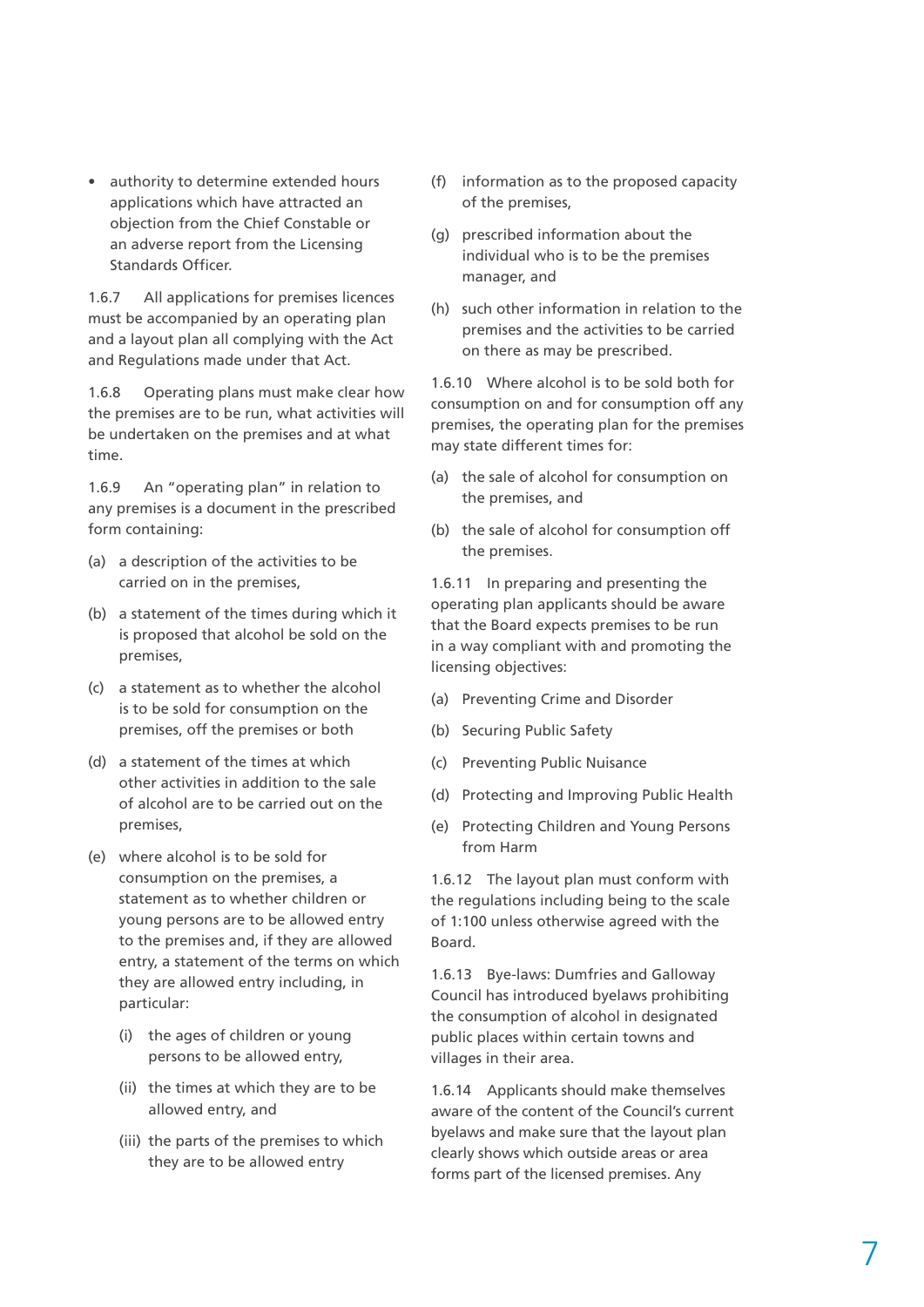outside areas not clearly identified as part of the licensed premises will be "public places" where the byelaws apply and alcohol must not be consumed there as this would be contrary to the byelaws and constitute an offence.

1.6.15 Outdoor Drinking Areas: In respect of an application for a Premises Licence or for a Variation to a Premises Licence which proposes an outdoor drinking area the applicant must be mindful of the impact this would have on neighbours - particularly those who live in close proximity to proposed outdoor drinking areas. The Board will expect the applicant to have thought of measures to minimise any reasonably foreseeable adverse impact and to address the Board on these measures. These might include signage, prohibition of music, restricting use of the outdoor drinking area to certain times during the licensed hours authorised by the Operating Plan and use of non-glass vessels.

As with all applications :

- Each proposed outdoor drinking area will be determined on its merits, and
- The safeguarding of the Licensing Objectives and implementation of the statutory provisions will be at the forefront of the Board's decision making.

If the Board - taking into account all material before it, including the Licensing Standards Officer's report/assessment of the likely effect of the grant of the application on the Licensing Objectives - considers that granting the application would be inconsistent with the Licensing Objectives the application must be refused. It may be that in certain cases the Board would grant the application attaching conditions which might cover, for example, restriction of hours of use of the Outdoor Drinking Area and/or prohibition of playing of music.

Where an Outdoor Drinking Area is to be situated on a public footway the Board will expect the applicant to have obtained any necessary consent under Section 59 of the Roads (Scotland) Act 1984.

1.6.16 It is permissible under the Act for the Dumfries and Galloway Council to seek premises licences in its own name. When this is the case the Board and its officers will consider the matter from an entirely neutral stand point. If relevant representations are made, they will be given full and equitable consideration by the Board.

1.6.17 Although guidance might be sought from the Clerk and Licensing Standards Officers, it is for the applicant to make sure that the operating plan is in the correct form and covers all aspects of the operation of the premises. It is strongly recommended that any applicant, and indeed objector or representor, seeks independent legal advice.

1.6.18 Where a Hearing is to take place, the Board will attempt to make the experience as informal as possible consistent with the carrying out of the Board's quasijudicial function.

1.6.19 If something is not understood or has not been heard the applicant or objector or representor should draw this to the Convener's attention.

1.6.20 The normal procedure would be to hear the submission of the objector or representor or person seeking review of the premises licence. Next the Board might ask questions of the speaker. The applicant or licence holder or agent would then have the opportunity to address the hearing and Board Members might ask questions. There would then be the opportunity for final submissions by all parties.

1.6.21 Although meetings of the Board must be held in public the members of the Board may, before deciding any matter, conduct their deliberations on the matter in private.

1.6.22 Normally formal evidence will not be called for. However, it is noted that under Section 133 of the Act, Scottish Government may make regulations providing procedures to be followed at any hearing.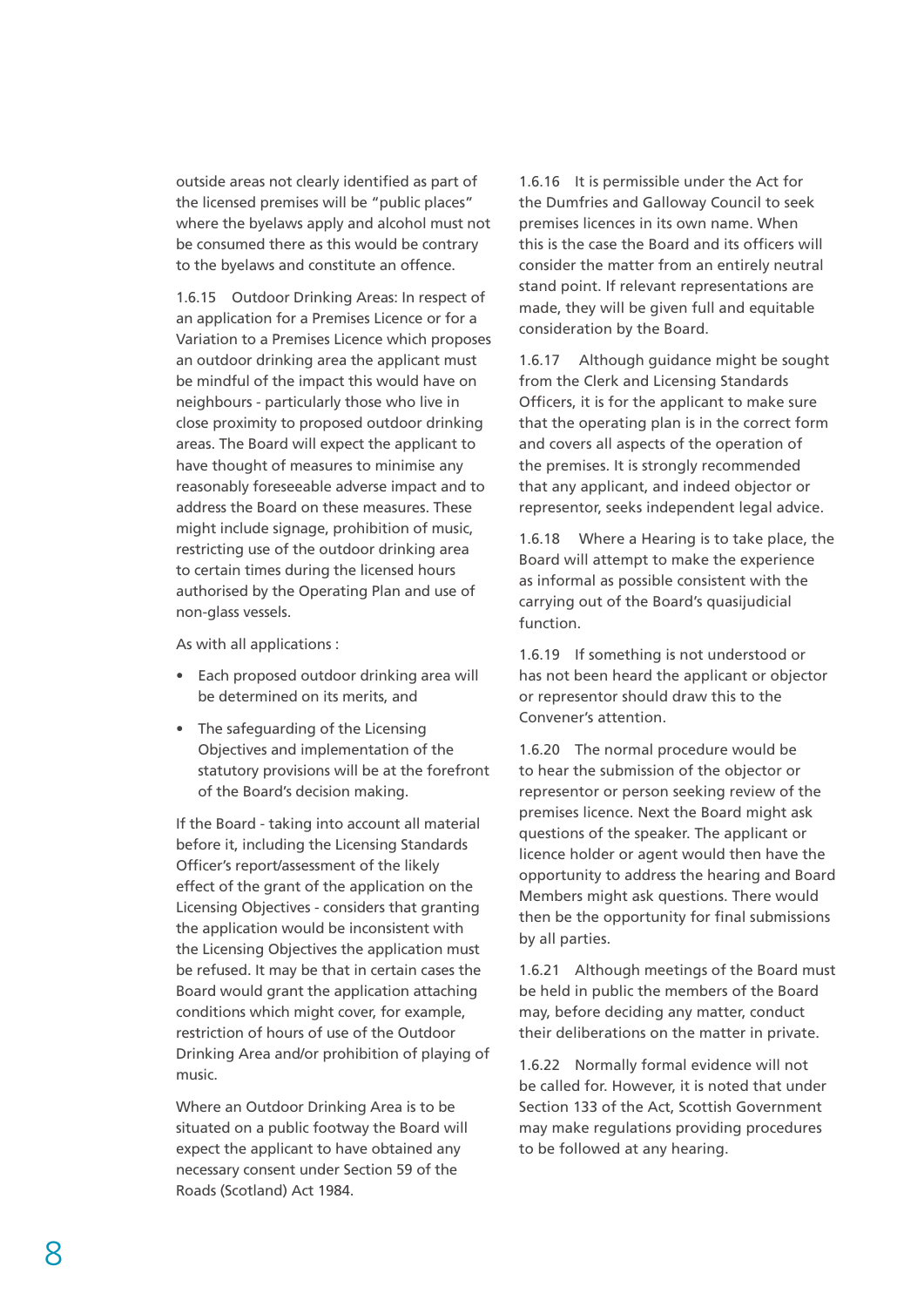1.6.23 Grounds of Refusal: The grounds for refusal of a premises licence are:

- The premise are excluded premises (that in terms of the Act a licence cannot be granted for example a motorway service area, or subject to exceptions, a garage)
- That the Licensing Board considers, having regard to the licensing objectives, that the applicant is not a fit and proper person to be the holder of a premises licence.
- Where an application for the premises has been refused within the previous year and there was no direction made by the Board to allow further application within that time or there has not been a material change of circumstances.
- Where 24 hour operation is sought and there are no exceptional circumstances to justify this
- The application relates to off-sales and seeks hours outwith 10am to 10pm
- The licensing board considers that the granting of the application would be inconsistent with one or more of the licensing objectives
- Having regard to:
	- the nature of the activities proposed to be carried on in the premises
	- the location, character and condition of the premises; and
	- the persons likely to frequent the premises

The Board considers that the premises are unsuitable for use for the sale of alcohol.

- Having regard to the number and capacity of:
	- Licensed premises; or
	- Licensed premises of the same or similar description as the application premises

In the locality in which the subject premises are situated the Board considers that if the application were granted there would, as a result, be overprovision of licensed premises, or licensed premises of that description in that locality.

1.6.24 If the Board considers that none of these grounds apply it must grant the application and if it considers that one or more applies it must refuse the application.

1.6.25 When considering whether any licence should be granted, the Board will take into account relevant matters including:

- the nature of the premises, the style and type of use, the potential number and profile of the customers likely to attend the premises
- the proposed hours of operation
- the means of access to the premises including the location and adequacy of customer entrances and exits
- the level of public transport accessibility for customers either arriving or leaving the premises and the likely means of public transport that will be used by them
- the likely level of car parking demand on principal roads and surrounding residential streets in comparison with the existing situation, its effect on local residents and on residential parking and emergency access
- the provision of toilet facilities and ventilation of the premises
- appropriate risk assessments.

1.6.26 Where it is possible to take steps to mitigate or prevent any potential impact the Board may still be able to grant a licence subject to conditions; each case will be considered on its merits and appropriate advice will be sought by the Board.

1.6.27 When considering any application for premises which have been previously licensed, or in any review of an existing licence, the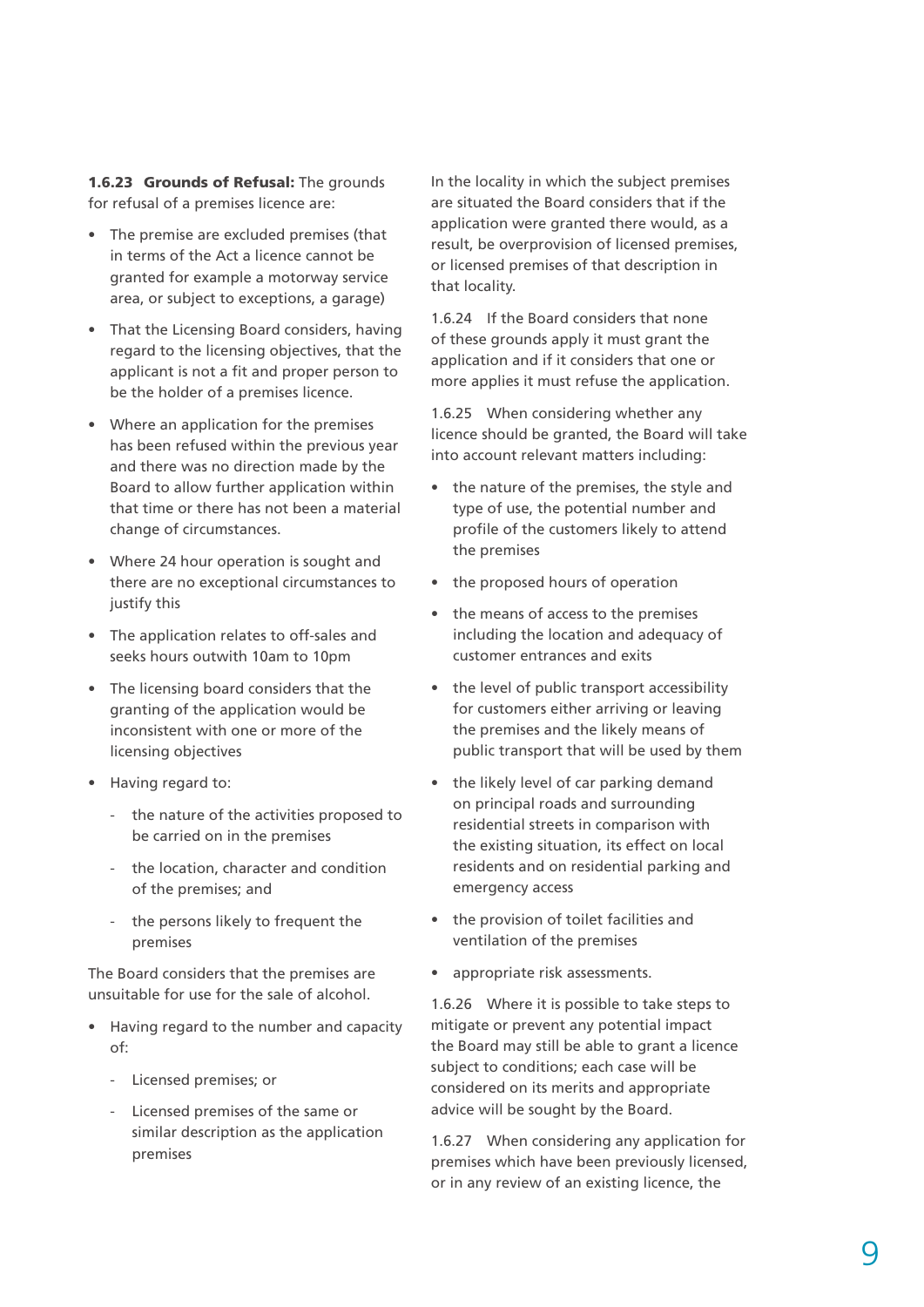Board may take into account any licensing history, especially of the impact on local residents and will also look at the measures put into effect by the applicant to mitigate the adverse impact.

1.6.28 Every premises requires to have one or more personal licence holders. In terms of the mandatory conditions in Schedule 3 of the Act, the Premises Manager must hold a personal licence.

1.6.29 A personal licence permits the holder to supervise and authorise sales of alcohol on the premises. The personal licence is intended to ensure that anyone managing premises is suitable to do so. A personal licence holder is qualified to provide the training which all staff making sales of alcohol or serving alcohol must undertake.

1.6.30 Applicants for a Personal Licence should ensure that they comply with the provisions of the Regulations made under the Act when submitting their applications.

1.6.31 Where the applicant resides in Scotland the application must be made to the applicant's local Board. Therefore the Board can only entertain applications from a person residing in Dumfries and Galloway or residing outwith Scotland.

1.6.32 When considering applications the Board will consult with Police Scotland to establish if the applicant has been convicted of any relevant or foreign offences and/or whether the Chief Constable is recommending refusal of the application.

1.6.33 Applicants are reminded of the provisions of Section 75 of the Act which places a duty on them to inform the Board of any relevant or foreign offence that they have been convicted of in the period between making their application and it being determined by the Board. Similarly if a licence holder is convicted of a relevant offence after they have been granted a licence they are also required to inform the Board.

1.6.34 Personal licence holders are reminded that it is mandatory for them to undertake prescribed training every 5 years and to provide the Board with evidence that they have undertaken this training. Should a personal licence holder fail to undertake the necessary training, they will have their personal licence revoked immediately.

1.6.35 In terms of Section 88 of the Act, the holder of a personal licence must notify the Board of any change of name or address within one month and must enclose the personal licence (or a statement of reasons for failure to produce the licence) with such notice. Failure to do so is an offence. Where the holder of a personal licence is working on licensed premises, a constable or Licensing Standards Officer may require the holder to produce his or her personal licence. Failure to produce the licence is an offence under Section 93 of the Act.

1.6.36 Occasional Licences: An occasional licence authorises the temporary sale or supply of alcohol which is not authorised by a premises licence.

It may be applied for by:

- the holder of a premises licence
- the holder of a personal licence
- a representative of any voluntary organisation

To cover a period of a maximum of 14 days.

1.6.37 Repeated applications for Occasional licences for the same unlicensed premises, and which are:

- Not for detailed specific events; and/or
- For activities that have been occurring (either in identical or largely similar terms) on the premises regularly over a period of at least 3 months;

will not generally be considered to be suitable for the grant of an Occasional Licence and will not be granted by the Board under delegated authority. They will require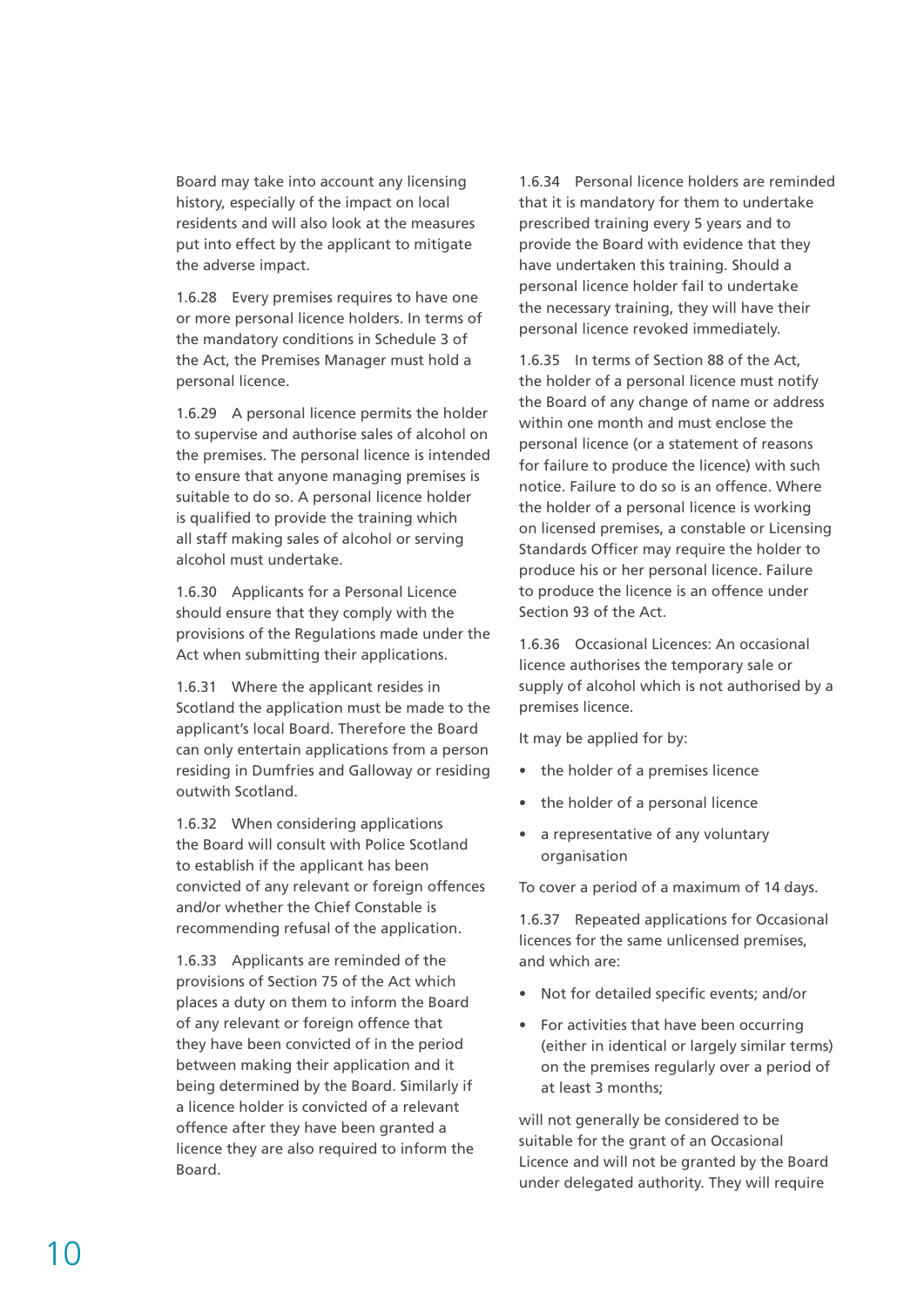a hearing before the Board. The Board expects such premises to be operating under a Premises Licence.

1.6.38 Section 59(6) of the Act specifies the grounds for refusal of an application for an Occasional Licence. These grounds include "that the Licensing Board considers the granting of the application would be inconsistent with one or more of the licensing objectives". These licensing objectives include:

• Securing public safety.

The degree of scrutiny afforded by an application for a Premises Licence is not present where premises operate under a series of consecutive Occasional Licences. Accordingly, in the interests of better securing public safety, the Board considers that it is not generally appropriate for a premises to operate on a series of consecutive Occasional Licences rather than apply for a Premises Licence and, in these circumstances, the Board will require an applicant to explain why an application for a Premises Licence is not being made.

1.6.39 The Board will require an application to be made for an Occasional licence at least 28 days prior to the proposed event. This is to enable the Board to both advertise and process the application. If applications are received within 28 days of the proposed event, the Board may not be able to determine the application in time. This risk falls with the applicant as it is the applicant's responsibility to give the Board sufficient notice to process the application.

1.6.40 Extended hours applications: in terms of section 68 of the Act, these allow for an occasional extension of licensed hours and operate only for a period of up to one month. If the Board receives a number of applications from the same applicant to extend licensed hours it will expect the applicant to consider whether an application should be made to vary the premises licence, by adjustment of the operating plan.

1.6.41 The Board recognises the power in Section 67 of the Act for them to grant General Extensions of Licensed Hours in connection with a special event of local or national significance. This can be a means of acknowledging a special event in one location within the Board's area or an event such as a Royal Occasion across the whole of the Board area.

1.6.42 As the Board granting a General Extension of Licensed Hours does away with the need for licence holders to apply for the extended hours there is little inconvenience to the Trade or the Licensing Service. It would be for each premises to decide whether to use the additional licensed hours offered by the Board's grant of the General Extension of Licensed Hours.

1.6.43 As a grant of a General Extension of Licensed Hours will normally follow consultation with the Chief Constable and the Local Licensing Forum there should be little deleterious impact on the Licensing Objectives.

1.6.44 Each request for the Board to consider granting a General Extension of licensed hours for a specific event, whether coming from, for example, the local trade or community organisations, will be considered on its merits. However, the Board would expect a local event to be truly exceptional and uncommon.

The Board has determined that

- Royal Events
- Major Sporting Events such as the World Cup and the Olympics where the time difference with the Host Nation means that coverage is outwith normal licensed hours

are likely to be given favourable consideration.

1.6.45 Where the Board has agreed a Festive Hours Policy it expects that Festive Hours Policy to be requested via Seasonal Variations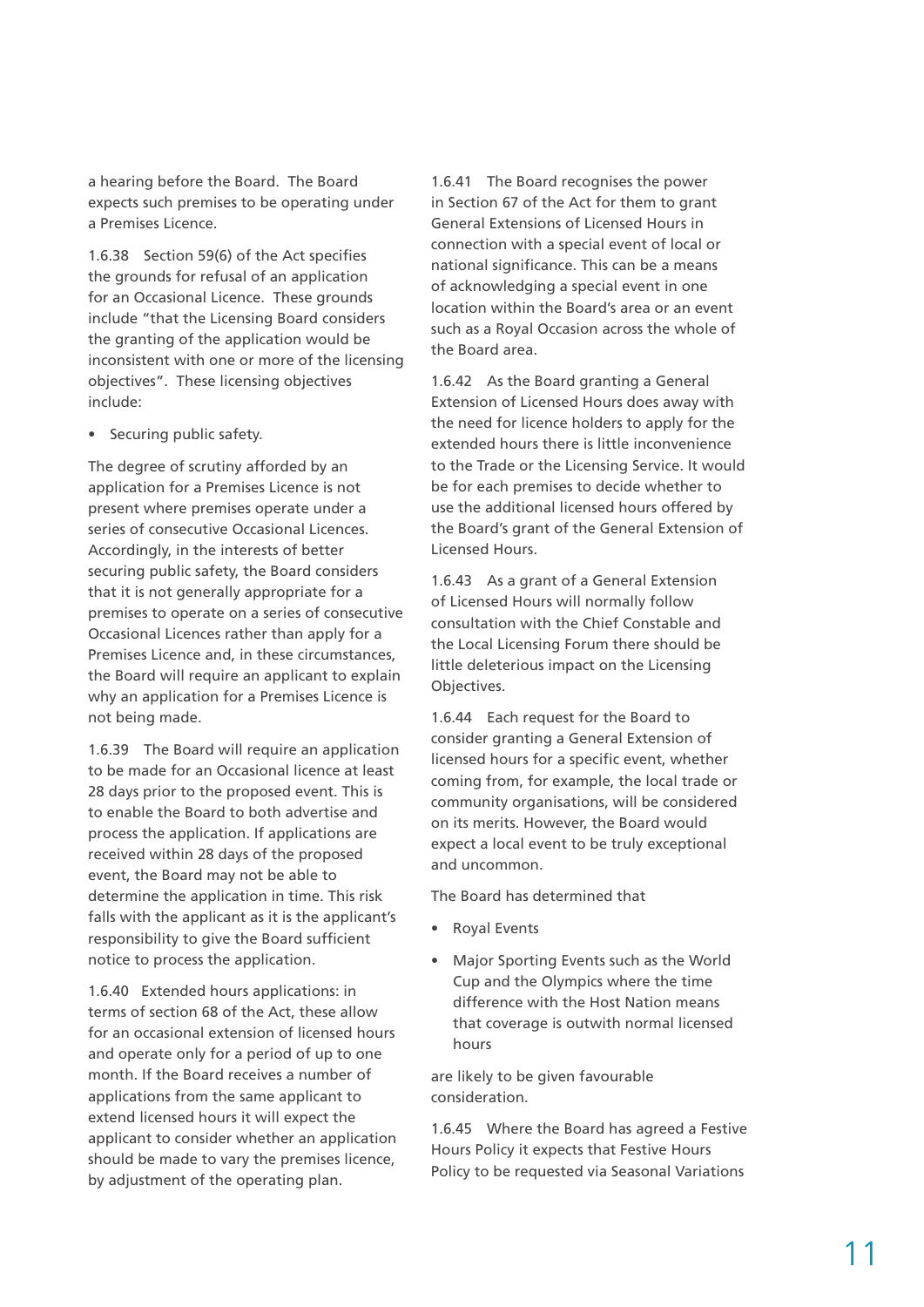in the Operating Plan. However, it may accept Extended Hours applications from applicants where no Seasonal Variations have been requested.

1.6.46 In terms of Section 123 of the Act excluded premises includes premises used as a garage or which form part of premises which are so used. No premises licence or occasional licence can be obtained for excluded premises.

Premises are used as a garage if used for one or more of the following:

- the sale by retail of petrol or derv
- the sale of motor vehicles or
- the maintenance of motor vehicles

1.6.47 However, premises used for the sale by retail of petrol or derv or which form part of premises so used are not excluded premises and may therefore be the subject of a premises or occasional licence but only if persons resident in the locality in which the premises are situated are, or are likely to become, reliant to a significant extent on the premises as the principal source of (a) petrol or derv or (b) groceries.

1.6.48 The Board would expect an applicant making such an application to provide evidence from community groups and members of the public of local residents' reliance on the service together with an impact assessment in relation to the anticipated impact taking into account the licensing objectives.

1.6.49 The following information should in no way be seen as overriding the right of any person to make an objection to an application or to seek a review of a premises licence.

1.6.50 Although anyone is entitled to object to an application for a premises licence or seek a review of a premises licence the Board may reject an objection or an application for review where it is considered to be

"frivolous" or "vexatious". "Frivolous" and "vexatious" are the words used in the Act. In determining this, the Board is entitled to recover any expenses incurred by the Board in considering the objection or application for review.

1.6.51 These matters will be considered on their merits and the usual meaning of "vexatious" and "frivolous" will be adopted.

#### 1.7 Licensing Hours

1.7.1 Whilst each individual application will be considered on its merits, this part of the Policy Statement sets out the Board's general approach to licensed hours and the reasons for adopting that approach.

1.7.2 Mention must first be made of certain provisions within the Act which limit the power of the Board:

- Section 64 of the Act provides that when the Board has before it an application for a premises licence; a premises licence variation application; an occasional licence application; or an extended hours application, which seeks to allow alcohol to be sold on the premises during a continuous period of 24 hours the Board must refuse the application unless satisfied that there are exceptional circumstances. The Scottish Government Guidance suggests that this would relate to special events such as one off local or national festivals and should be unlikely to be satisfied by routine requests for 24 hour operation;
- Section 65 provides that where the Board has before it a premises licence application; a premises licence variation application; an occasional licence application or an extended hours application, which seeks to allow alcohol to be sold for consumption off the premises any time before 10am, after 10pm or both the Board must refuse the application.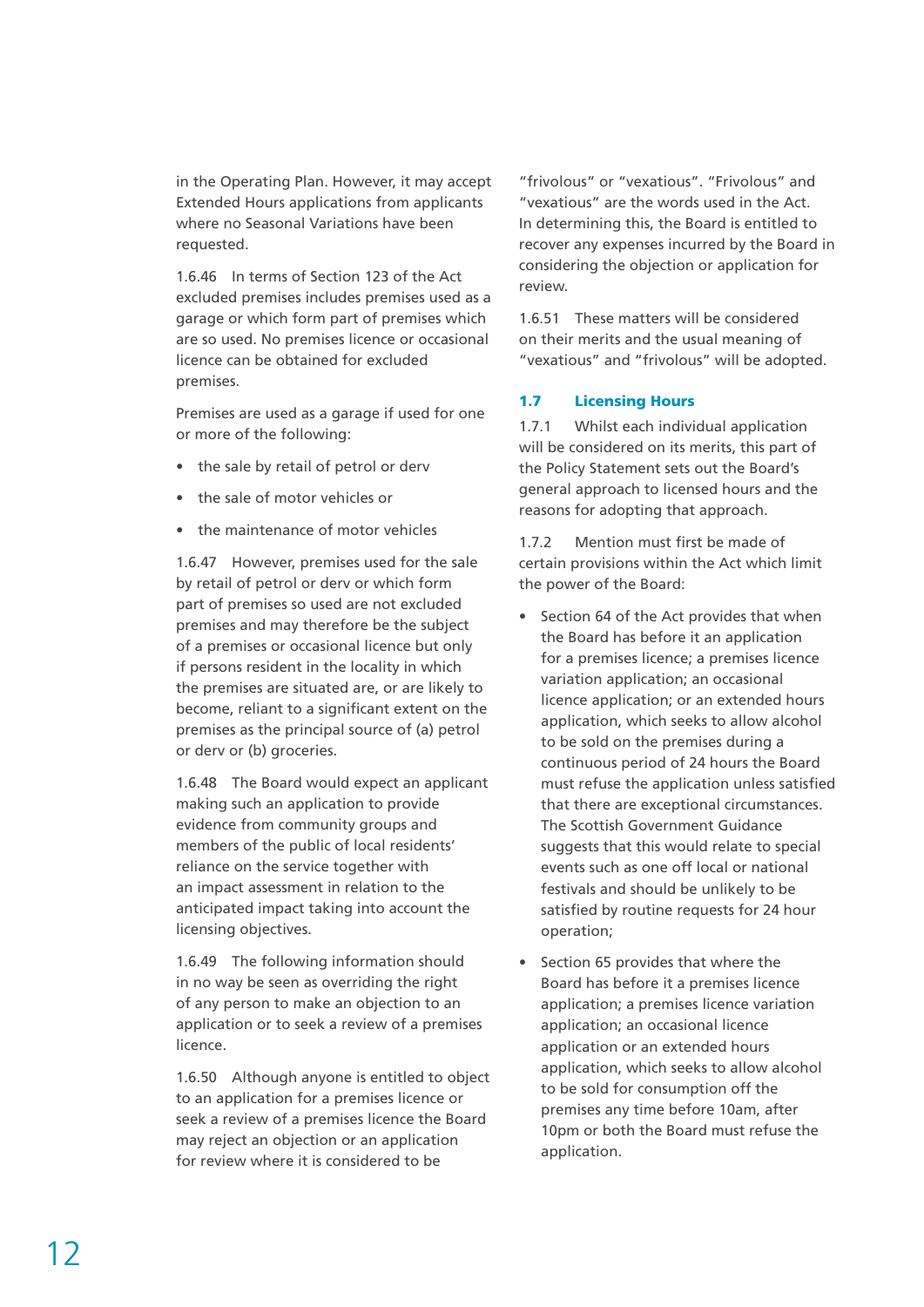And a provision which allows the Board to grant general extensions of licensed hours:

• The Board is empowered under Section 67 of the Act to grant general extensions of licensed hours. This would have the effect of increasing licensing hours for a special event. It could cover the whole of the Board's area or specified parts. It could effect licensed hours generally or only to a specified description of licensed hours and may relate to all licensed premises or only to specified descriptions of such premises. The Board will consult with the Local Licensing Forum and licensed trade bodies where appropriate when considering granting a general extension on its own initiative or considering a suggestion that such an extension be granted.

In forming these policies for licensing hours the Boards have been mindful of the licensing objectives:

- (a) Preventing crime and disorder;
- (b) Securing public safety
- (c) Preventing public nuisance;
- (d) Protecting and improving public health; and
- (e) Protecting Children and Young Persons from harm

1.7.3 Where the application relates to hours for the sale of alcohol for consumption off the premises the Boards must specifically consider the effect (if any) which the off-sales hours proposed in the application would have on the occurrence of antisocial behaviour.

1.7.4 The Boards also recognise that licensing hours are important not only to individual licensed premises but can have a wider impact on an area. For example should there be a staggering of closing times to allow dispersal of customers over a reasonable time? This issue may be raised during preparation of a statement of transport arrangements as discussed later in this document.

1.7.5 Although promotion of the licensing objectives is paramount, licensing hours need not unnecessarily inhibit the development of thriving and safe evening and night time local economies which may be important for investment, employment and tourism.

1.7.6 The Scottish Government's Guidance for Licensing Boards and Local Authorities states that "in considering applications for licensed hours Boards may wish to consider applications for up to 14 hours as being reasonable but local circumstances and views of Local Licensing Forums should always be considered. Any application for licensed hours for more than 14 hours should require further consideration to the effect of granting extra operating hours".

#### Annandale & Eskdale

#### 1.8 Policy Hours

1.8.1 Whilst considering every individual application on its merits, in general in respect of a premises licence application; a premises licence variation application; an occasional licence application; or an extended hours application:

- Where the premises do not have a function room the closing hours would be restricted to midnight and only in relation to Thursday, Friday and Saturday of each week, with the other days limited to 11pm.
- Where the premises have a function room or consist of a room or rooms set aside for a function suitable for the provision of dancing and/or other forms of entertainment the closing hour would be restricted to 1am and only in relation to Thursday, Friday and Saturday each week, with the other days limited to 11pm. The room should meet the requirement for access under the Equality Act 2010.
- The Board would normally be disposed towards grant of applications from hotels and other premises providing meals for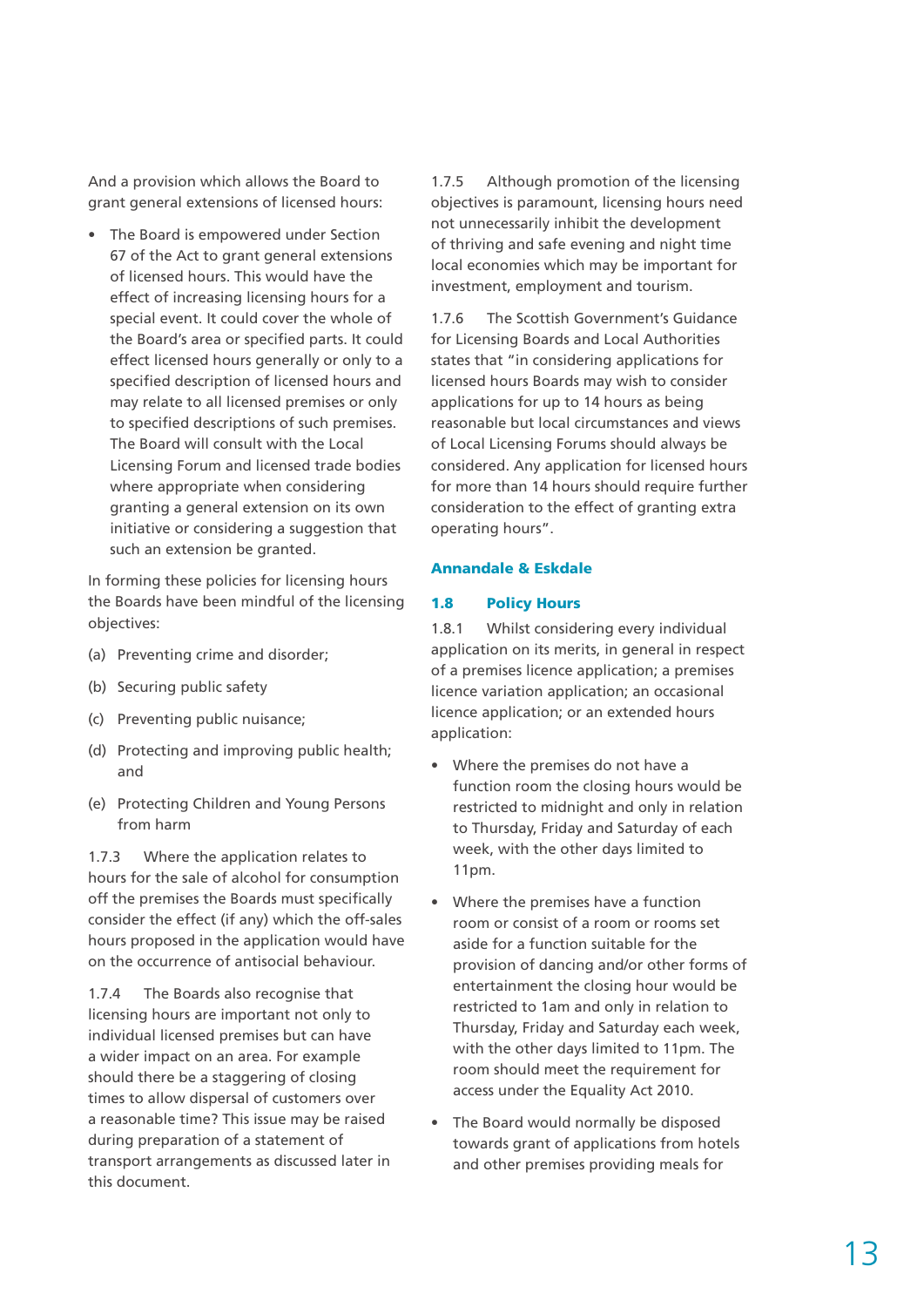an extension from 11.00am to 12.30am on Sundays to allow for the service of alcohol with meals.

- On Sunday the closing hour would normally be restricted to 11pm with an extension to 12 midnight for one off events such as some particular national or local festivity or event or special birthday or anniversary milestone. To prevent public nuisance applicants would be recommended to consider if public entertainment such as disco, quiz nights and karaoke evenings could be considered for another evening.
- Favourable consideration would be given to the grant of an extension to 12 midnight on Sunday in respect of the following dates:
	- January 25th Burns Night (when appropriate)
	- May Day Holiday Weekend
	- Scottish August Bank Holiday
	- November, 30th St Andrews Night (when appropriate)
- However, where the function relates to a religious or cultural festival following on a Monday a closing hour of 1am on the Monday morning from the Sunday evening would be given favourable consideration.
- For the avoidance of doubt the Board confirms its understanding that where entertainment is not provided the premises should not remain open till the later hour but should instead close at the earlier time, one hour earlier.
- Applications for extensions beyond 1.00am, other than recognised local festivals for which each community will be allowed one occasion each year, would only be approved in exceptional circumstances.
- Individual consideration will be given to applications relating to hours before 11am, Monday to Saturday and before 12.30pm on a Sunday. The Board requests full details of the reason for seeking early hours, with the application.
- These provisions relate to supply of alcohol for on sale consumption. Applications insofar as relating to sales of alcohol for consumption off the premises will be dealt with on their merits. However, the Board would be minded to grant operating hours for the full statutory period of 10am to 10pm unless there was material before them that restricted hours were necessary to safeguard the licensing objectives or the Board in considering the effect which the off-sales hours proposed in the application would have on the occurrence of antisocial behaviour decides that such a restriction is justified.

#### Festive Hours Policy

1.8.2 The Board has introduced a Festive Hours Policy for on sales premises only to allow up to 1am on 24, 25, 26, 31 December and 1 January-without requirement of providing entertainment.

#### 1.9 Reasons for Policy

1.9.1 The Boards' Licensing Policy Statement must seek to promote the licensing objectives. This relates to licensed hours policies just as much as to any other part of the Statement.

1.9.2 The Board at its meeting on 11 September 2018 agreed not to change the Licensed Hours Policy.

1.9.3 In forming and reaffirming this licensed hours policy the Board sees the terminal hour policy of 12 midnight Thursday Friday and Saturday and to 11pm on the other days as fair and workable within a quiet rural environment. Annandale and Eskdale area is widely seen as a tranquil peaceful area and the terminal hours specified reflect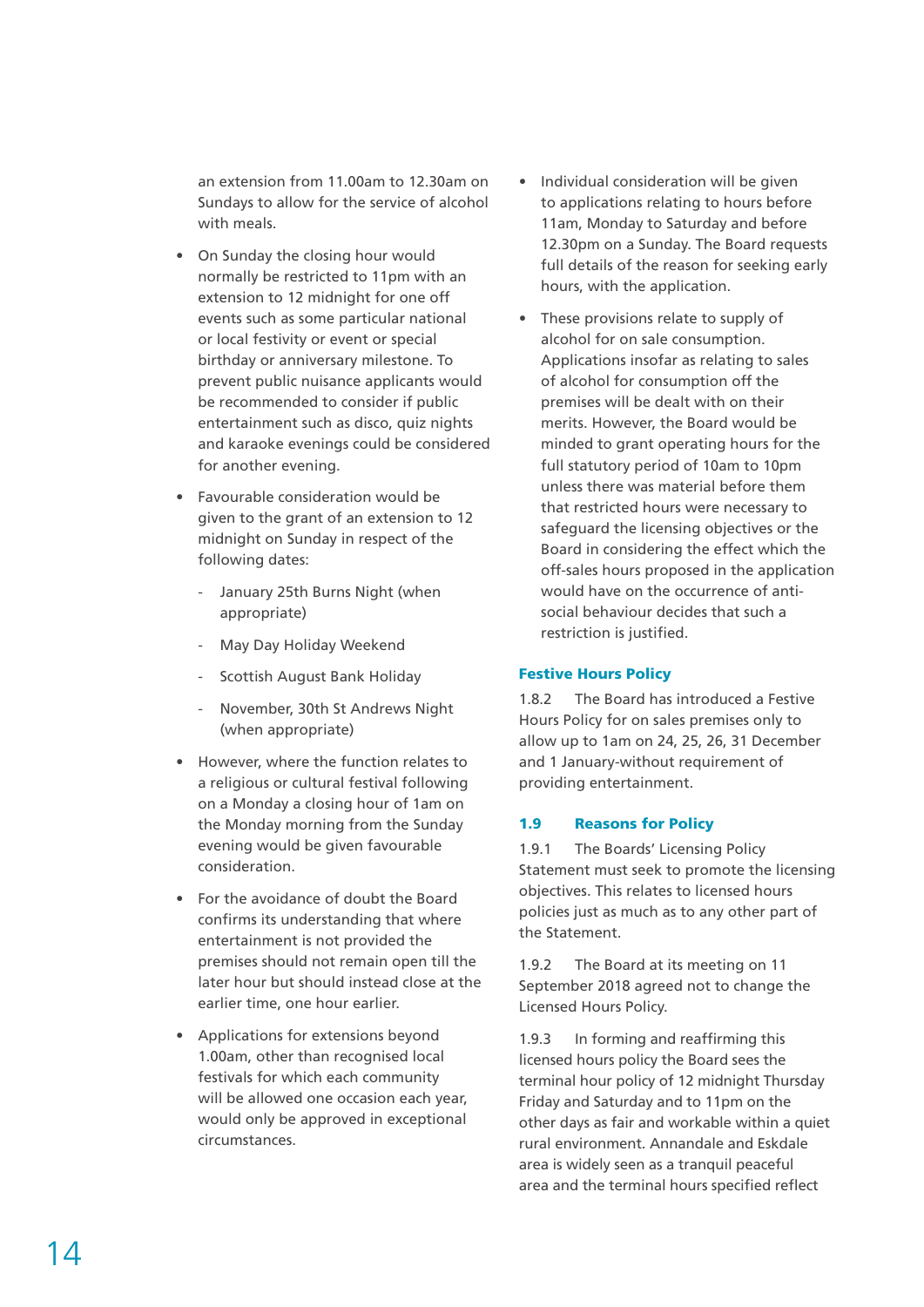and support this. In doing so the policy is promoting the licensing objectives especially (a) (Preventing Crime and Disorder) (b) (Securing Public Safety) and (c) (Preventing Public Nuisance).

1.9.4 The Board also recognises that certain premises have function rooms or a room or rooms suitable for a function. As these function rooms can host entertainment such as the provision of dancing the Board considers that a 1am terminal hour would not detract from the licensing objectives so long as this is restricted to Thursday, Friday and Saturday only.

1.9.5 The Board has further identified that to prevent inconsistency with the licensing objectives, (in particular (a) (Preventing Crime and Disorder) (b) (Securing Public Safety) and (c) (Preventing Public Nuisance)) licensed hours on a Sunday should normally be restricted to 11pm. Opening until 12 midnight on a Sunday would only be favourably considered where the extra hour was to celebrate one of the special events named. To minimise any disturbance and potential breach of the licensing objectives the operator is asked not to consider arranging public entertainment such as discos, quiz nights or karaoke on Sunday evening.

1.9.6 However a function relating to a religious or cultural festival following on a Monday from a Sunday evening, a terminal hour of 1am on the Monday morning from the Sunday evening is likely to be given favourable consideration. It is considered unlikely that this situation will arise very often and any potential breach of the licensing objectives is likely to be minimal.

#### Nithsdale

#### 1.10 Policy Hours

1.10.1 Whilst considering every individual application on its merits, in general in respect of a premises licence application; a premises licence variation application; an occasional licence application; or an extended hours application:

- The closing hour will be restricted to 1am at the latest except in premises where the sale of alcohol is considered by the Board to be ancillary to entertainment where the closing hour might be 2am.
- Where the provision of entertainment will tend towards an activity which encourages the active participation of patrons in that activity, a grant to the later closing hour of 2am will be looked on favourably.
- The Board however considers dancing provided to the setting of a live band or singer or DJ as being different in quality to listening to a jukebox even with the possibility of being able to dance to the music produced by that means: there is a greater social experience and interaction with a live band or singer or DJ: a grant to the later closing hour of 2am will be looked on favourably where dancing is provided to the setting of a live band or singer or DJ but generally not where the opportunity to dance would be to a juke box or other recorded music not operated by a DJ or other performer.
- In general where patrons are merely watching or listening to the form of entertainment, for example recorded music or television this will not be regarded as entertainment which would justify the later closing hour of 2am.
- The Board freely recognises that there will be exceptions to this policy for events which would not normally be permitted the later closing hour of 2am but would be unlikely to breach the licensing objectives; entertainment such as the performance of a play or a specific act such as a stand up comedian or an open mic stand up comedy night. Each application, which the Board envisage would most often be by way of extended hours application for licensed premises, will be considered on its merits.
- For the avoidance of doubt the Board confirms its understanding that where entertainment is not provided the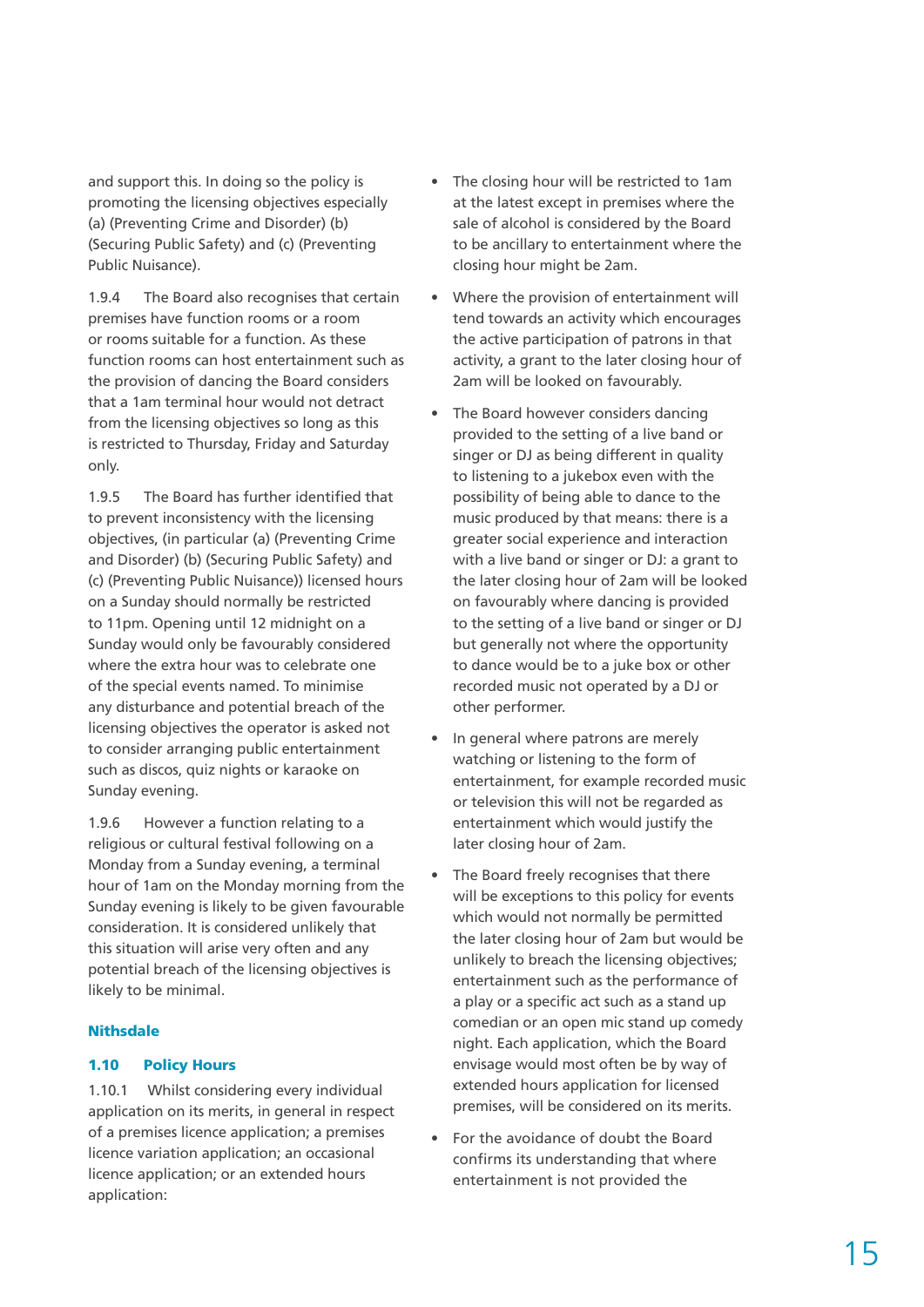premises should not remain open till the later hour but should instead close at the earlier time, one hour earlier.

- Applicants are reminded that the Licensing Conditions (Late Opening Premises) (Scotland) Regulations 2007 impose mandatory conditions where the premises have a capacity of at least 250 and which:
	- will regularly provide at any time between 1am and 5 am live music with a decibel level exceeding 85db, facilities for dancing or adult entertainment or
	- when fully occupied are likely to have more customers standing than seated.
- All applications seeking hours before 11am will be considered on their merits. The Board requests full details of the reason for seeking early hours, with the application.
- These provisions relate to supply of alcohol for on sale consumption. Applications insofar as relating to sales of alcohol for consumption off the premises will be dealt with on their merits. However, the Board would be minded to grant operating hours for the full statutory period of 10am to 10pm unless there was material before them that restricted hours were necessary to safeguard the licensing objectives or the Board in considering the effect which the off-sales hours proposed in the application would have on the occurrence of anti-social behaviour decides that such a restriction is justified.
- Festive Hours Policy

1.10.2 The Board has introduced a Festive Hours Policy and will allow one extra hours trading following closing time for all on sales premises on the following days: 26 December; 31 December and 1 January. For example, for a trading day that commences on 26 December with a closing time of 1am 27 December, the extra hour will allow the

sale of alcohol to 2am 27 December; and, for a trading day that commences 31 December with 2am closing 1 January, the extra hour will permit the sale of alcohol to 3am 1 January. With regard to a trading day that commences 1 January, if the usual terminal hour is 2am 2 January, the extra permitted hour will allow the sale of alcohol to 3am 2 January.

#### 1.11 Reasons for Policy

1.11.1 The Board's Licensing Policy Statement must seek to promote the licensing objectives. This relates to licensed hours policies just as much as to any other part of the Statement.

1.11.2 In November 2010 the Board amended their licensed hours policy from the policy adopted in November 2007.

1.11.3 The amendment reduced the terminal hour by one hour respectively from 2am to 1am for general policy and from 3am to 2am for premises where the sale of alcohol is considered by the Board to be ancillary to entertainment.

1.11.4 This amendment was made in the circumstances at that time:

- The Board was aware of problems which the Chief Constable had in providing resources across the Division to police the late night economy especially at and after closing time of licensed premises.
- In the light of the then economic situation and the requirement for the public purse to find year-on-year savings this situation would only become more and more compelling.
- The Board's responsibility is to safeguard and promote the licensing objectives. This responsibility must be seen in real time and to accord with present and anticipated future conditions.
- The Chief Constable would no doubt use the resources available to him in the most effective way and in accordance with best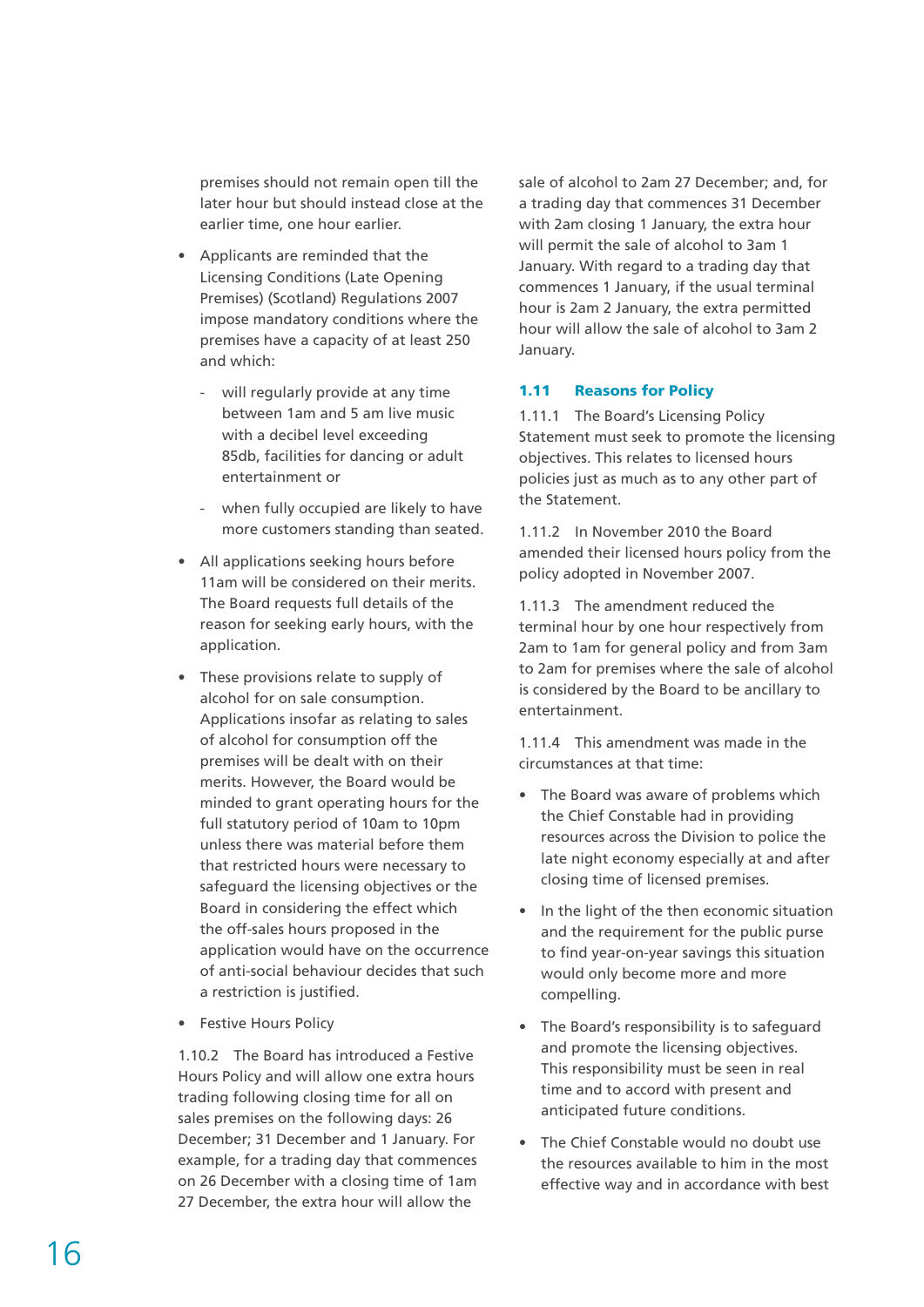value. Reduction in resources will put ever more pressure on the Chief Constable.

- To safeguard and promote the licensing objectives especially (a) (Preventing Crime and Disorder) (b) (Securing Public Safety) and (c) (Preventing Public Nuisance) the Board amended their licensed hours policy from the policy adopted in November 2007.
- This amendment, in November 2010 had followed consideration by the Board of all material received during the consultation process towards the preparation of that Statement, including a response from the Chief Constable and a response from the Local Licensing Forum and the results of a survey relating to Nithsdale Local Licensing Hours Policy each of which recommended the Board to change their policy by outlining earlier terminal hours.

1.11.5 The Board had agreed the one hour differential where the sale of alcohol is considered by the Board as ancillary to the entertainment, as the provision of entertainment is seen as increasing the sociability of the experience and viewing the consumption of alcohol as only one aspect, and perhaps not the most important aspect, of that social experience.

1.11.6 In February 2012 the Board received a report on the Impact Assessment which had been undertaken in conformity with the Council's procedures relating to the change in Licensed Hours Policy.

1.11.7 The responses received during the consultation for the Impact Assessment had been considered by a Focus Group made up of a representative from/ of the Local Licensing Forum, Dumfries and Galloway Constabulary; Dumfriesshire Licensed Victuallers Association, NHS Dumfries and Galloway and the Licensing Standards Officers assisted by a Policy Officer, Dumfries and Galloway Council, William P. Taylor Service Manager, Licensing and Sharon Hines, Licensing Manager.

1.11.8 The Focus Group identified 10 Neutral Impacts, 5 Positive Impacts and no Negative Impacts.

- 1.11.9 The Positive Impacts related to:
- Health (Low Impact),
- Environmental Sustainability (Low Impact),
- Licensing Objective (a) Preventing Crime and Disorder (High Impact),
- Licensing Objective (b) Securing Public Safety (High Impact) and
- Licensing Objective (d) Protecting and Improving Public Health (Low Impact).

1.11.10 Although the Focus Group did not identify any negative impacts and in particular, Economic Sustainability, the Focus Group noted that there was help and advice available for businesses if necessary.

1.11.11 In addition, in relation to age, it was noticed that since the introduction of the Challenge 25 Policy, premises had made their age verification more robust therefore the issue of underage drinkers in the premises has lessened resulting in a positive impact.

1.11.12 When finalising this Licensing Policy Statement the Board considered that there was no material produced as a result of either period of consultation which would have made Members mindful of changing their Licensed Hours Policy at the time of finalising this Statement.

1.11.13 In finalising this Licensing Policy Statement the Board agreed to re-affirm the Licensed Hours Policy agreed in November 2010'.

1.11.14 The Board at its meeting on 12 September 2018 agreed not to change the Licensed Hours Policy and further agreed to introduce a new Festive Hours Policy.

1.11.15 On Wednesday 4 December 2019 the Board agreed a Supplementary Licensing Policy Statement which inserted the omitted reasons for the Board's Policy Hours. These reasons are now inserted at new paras 1.11.2 to 1.11.13 Licensing Policy Statement. This Supplementary Licensing Policy Statement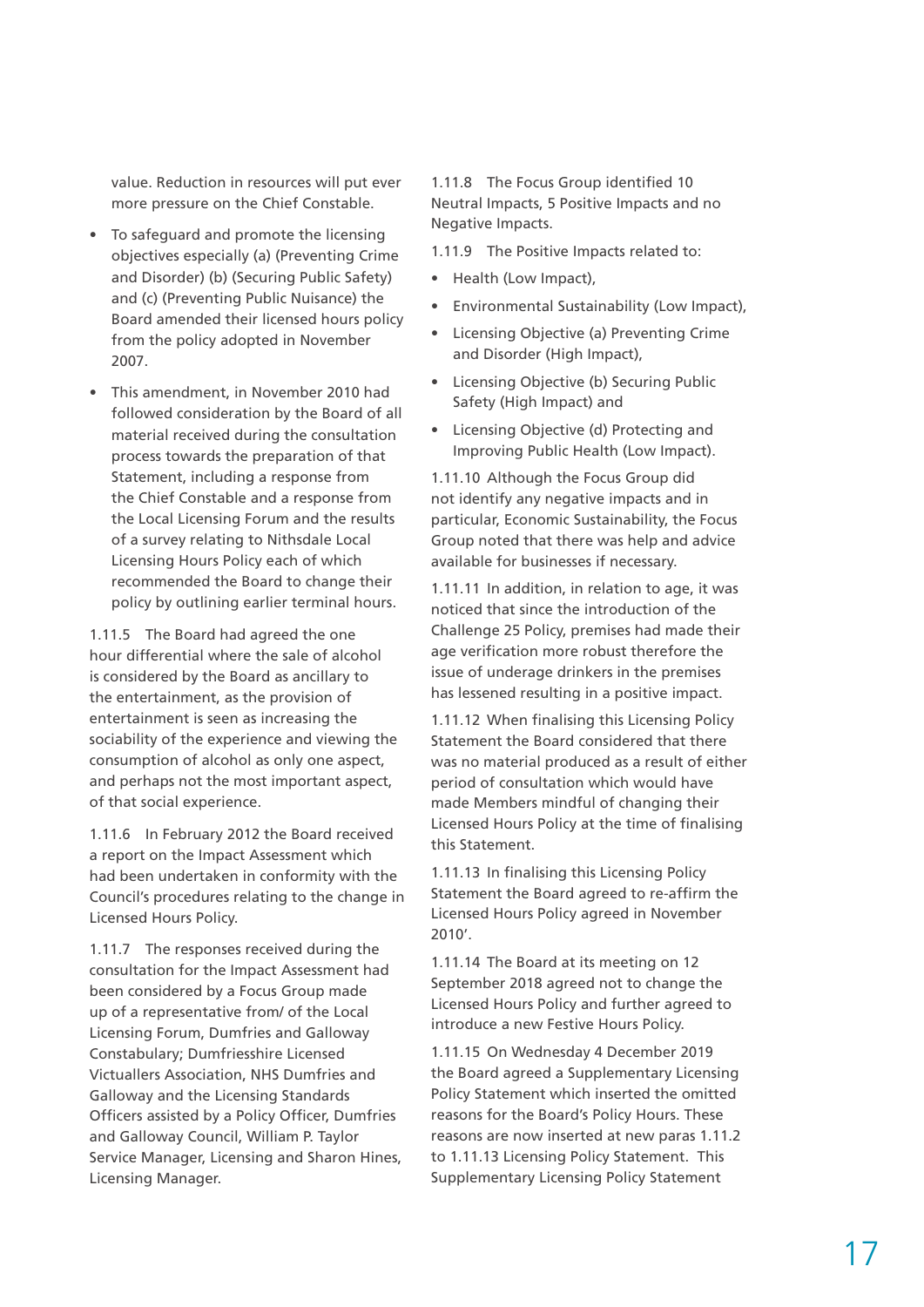follows a Consultation that took place Monday 26 August to Monday 25 November 2019. Those consulted for the purposes of this Consultation are listed at new Appendix 3 Licensing Policy Statement. This Supplementary Statement comes into effect 20 December 2019.

#### **Stewartry**

#### 1.12 Policy Hours

1.12.1 Whilst considering every individual application on its merits, in general in respect of a premises licence application; a premises licence variation application; an occasional licence application; or an extended hours application:

• There will be a general presumption against the sale of alcohol, outwith the hours 10:30am to midnight for consumption on the premises.

However the Board will normally be prepared to grant hours of operation to 1am for particular functions such as:

- Wedding Receptions and Civil Partnership Celebrations;
- Silver, Ruby, Golden and Diamond Wedding Anniversaries;
- Birthday celebrations for a 21st, 25th 30th and 5th Anniversary after that;
- Retirement celebrations; and
- Burns Suppers
- Around the time of major Religious and Cultural Festivals (for example, at Christmas one evening either 24, 25 or 26 December and at New Year one evening either Hogmanay or New Years Day)
- These provisions relate to supply of alcohol for on sale consumption. Applications insofar as relating to sales of alcohol for consumption off the premises will be dealt with on their merits. However, the Board would be minded to grant operating hours for the full statutory period of 10am to 10pm unless there was before them material

that restricted hours were necessary to safeguard the licensing objectives or the Board in considering the effect which the off-sales hours proposed in the application would have on the occurrence of antisocial behaviour decides that such a restriction is justified.

#### 1.13 Reasons for Policy

1.13.1 The Boards' Licensing Policy Statement must seek to promote the licensing objectives. This relates to licensed hours policies equally as part of that Statement.

1.13.2 The Board at its meeting on 12 September 2018 agreed not to change the Licensed Hours Policy.

1.13.3 In forming licensing policy hours the Board sees the terminal hours policy of 12 midnight in general as fair and workable within a quiet rural environment. The Stewartry is renowned as a tranquil, peaceful area and the 12 midnight terminal hour reflects and supports this. In doing so, it is promoting the licensing objectives especially (a) (Preventing Crime and Disorder) (b) (Securing Public Safety) and (c) (Preventing Public Nuisance).

1.13.4 The Board also recognises that certain events both merit a later terminal hour and by their nature are unlikely to detract from the licensing objectives. It has therefore been agreed that a proposed terminal hour of 1am will be given favourable consideration for the types of events stated above.

#### Wigtown

#### 1.14 Policy Hours

1.14.1 Whilst considering every individual application on its merits, in general in respect of a premises licence application; a premises licence variation application; an occasional licence application; or an extended hours application:

- Generally the closing hour for licensed hours should be:
	- Monday to Wednesday up to 12.30am
	- Thursday to Sunday up to 1am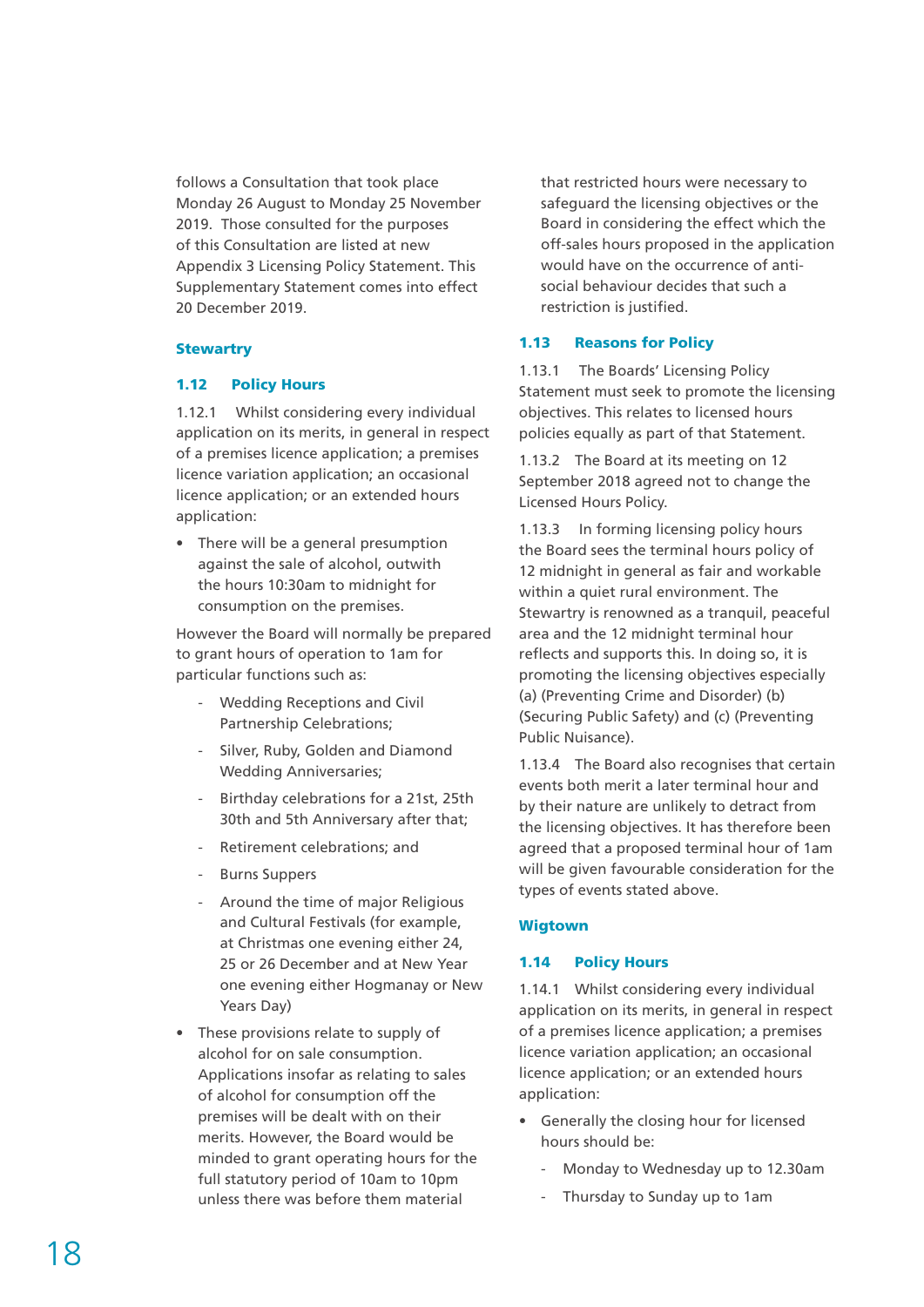1.14.2 The Board will give favourable consideration to extended hours up to 2am for applications for major Religious or Cultural Festivals (for example, Christmas and New Year).

- Where the premises are purpose built or designed, fitted out and operated for the regular provision of entertainment in the form of music whether live or in the form of a discothèque, the closing hour for licensed hours may be either:
	- Sunday to Wednesday up to 12:30am
	- Thursday to Saturday up to 2:00am within Stranraer (and up to 1am for licensed premises within any other location within the Division).
		- or
	- Monday to Thursday up to 12:30am
	- Friday to Sunday up to 2:00am within Stranraer (and up to 1am for licensed premises within any other location within the Division).

1.14.3 In considering applications for such premises the Board would wish to be satisfied that the operation of the premise was such that the sale of alcohol was ancillary to the entertainment provided.

1.14.4 The Board would also expect such premises to have a fairly high occupant capacity and consequently to be fitted out with a high standard of equipment with appropriate ancillary facilities that meet the access requirements under the Equality Act 2010.

- For the avoidance of doubt the Board confirms its understanding that where entertainment is not provided the premises should not remain open till the later hour but should instead close at the earlier time, one hour earlier.
- The Board freely recognises that there will be exceptions to this policy for events which would not normally be permitted the later closing hours but would be unlikely to breach the licensing objectives; Each application, which the Board

envisages would most often be by way of extended hours application for licensed premises, will be considered on its merits.

- With regard to Children and Young Persons' access to all on sales licensed premises, the Board expects the following minimum criteria to be adhered to in pursuance of the Protecting Children and Young Persons from Harm Licensing Objective:
	- Children must be accompanied by a responsible adult at all times;
	- Young Persons must be accompanied by a responsible adult from 10pm onwards;
	- Children and Young Persons must vacate the premises by 10pm;
	- However, if there is a bona fide function/organised event to which Children and Young Persons are invited and its terminal hour is later than 10pm, then Children and Young Persons may vacate the premises by that later terminal hour for the purposes of the function/event only.
- Applicants are reminded that the Licensing Conditions (Late Opening Premises) (Scotland) Regulations 2007 impose mandatory conditions where the premises have a capacity of at least 250 and which:
	- will regularly provide at any time between 1am and 5 am live music with a decibel level exceeding 85db, facilities for dancing or adult entertainment or
	- when fully occupied are likely to have more customers standing than seated
- There will be a general presumption against the sale of alcohol for consumption on the premises before 11.00am Monday to Saturday and before 12.30pm on a Sunday. However favourable consideration will be given to applications from 12 noon on a Sunday where meals or substantial refreshments are available.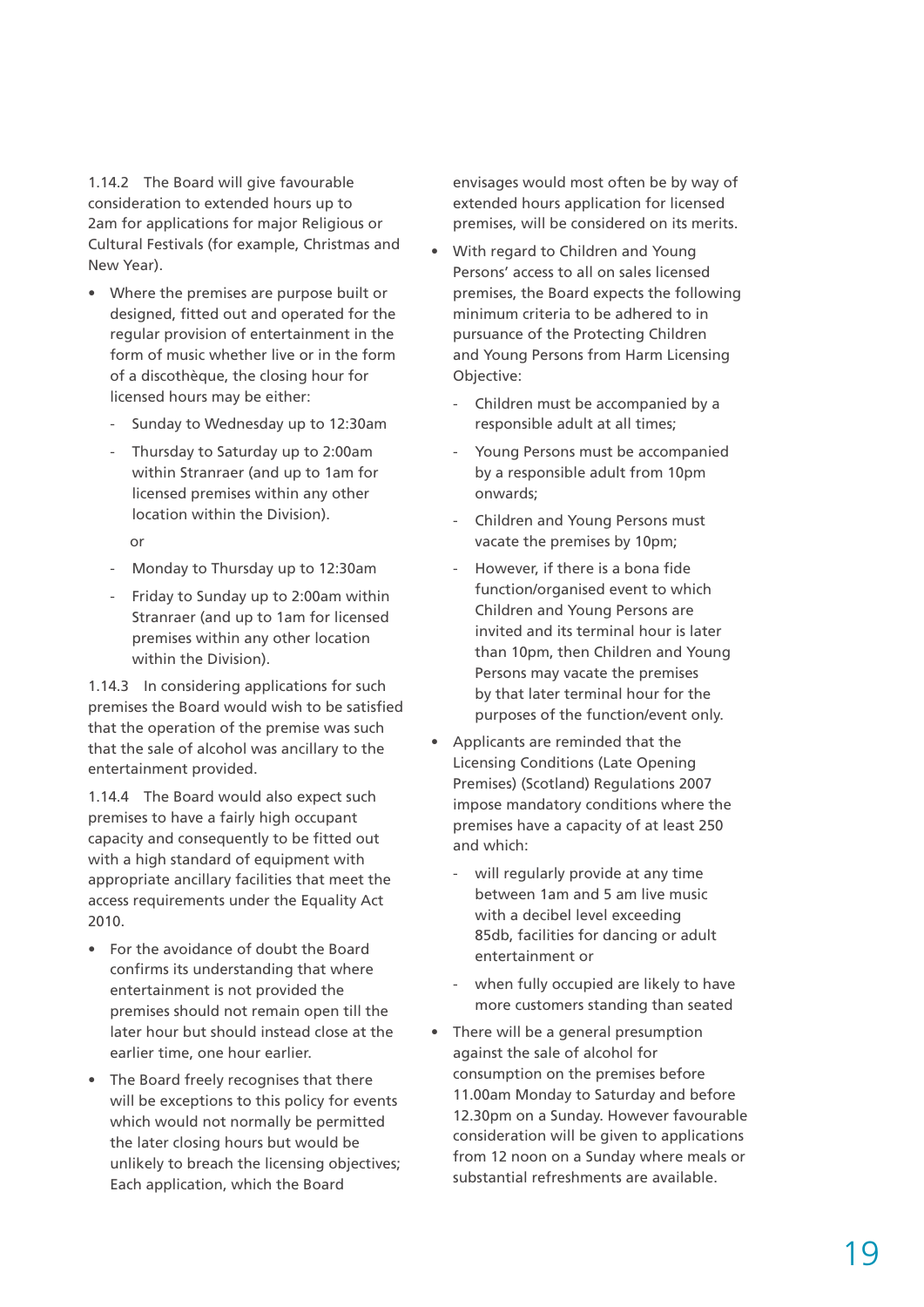• These provisions relate to supply of alcohol for on sale consumption. Applications insofar as relating to sales of alcohol for consumption off the premises will be dealt with on their merits. However, the Board would be minded to grant operating hours for the full statutory period of 10am to 10pm unless these was before them material that restricted hours were necessary to safeguard the licensing objectives or the Board in considering the effect which the off-sales hours proposed in the application would have on the occurrence of antisocial behaviour decides that such a restriction is justified.

#### 1.15 Reasons for Policy

1.15.1 The Board's Licensing Policy Statement must seek to promote the licensing objectives. This relates to licensed hours policies just as much as to any other part of the Statement.

1.15.2 The Board at its meeting on 19 September 2018 agreed not to change the Licensed Hours Policy generally except in relation to Children and Young Persons' access to licensed premises, where it introduced a new Policy.

#### 1.16 Overprovision of Licensed Premises

1.16.1 Under Section 7 of the Act the Board is required to produce a statement as to the extent that the Board considers there to be overprovision of licensed premises or licensed premises of a particular description in any locality within the Board's area.

1.16.2 The Board has undertaken an Assessment of Overprovision.

1.16.3 The Board has taken into account all material before it and, in particular, the 2018 report prepared by the Alcohol and Drug Partnership, NHS Dumfries and Galloway.

1.16.4 This report set out recommendations to the Licensing Board on the levels of provision, and possible overprovision, of alcohol licences across Dumfries & Galloway

based on analysis of available data including from local data sources: NHS, Police, Fire and Rescue Service and Dumfries and Galloway Council and also sought to inform this Statement of Licensing Policy (2018 - 2023):

- Each data source was assessed to see whether it met the necessary requirements:
- Should be part of a standard dataset that is routinely collected so the data can be updated when needed in the future;
- Collected over a reasonable time period, especially the last few years;
- Available at both locality and Intermediate Data Zone (IDZ) level;
- Believed to be of good accuracy and completeness;
- Must contain large enough numbers to permit robust analysis.
- Of the six data sources adopted, the first two data sources were measures of the provision of alcohol while the last four sources are measures of alcohol-related harm in Dumfries & Galloway.
- Numbers of on-licensed premises, divided into different categories of premises. Where a licensed premises had both an on-licence and an off-licence, it was classified as an on-licence for analysis, as on-sales make up the majority of its business. For on-licences, the maximum licensed capacity was available. Private members' clubs were excluded (licensing information held by Dumfries & Galloway Council at February 2018)
- Alcohol sales area for off-licensed premises, available in square metres of sales area. (licensing information held by Dumfries & Galloway Council at February 2018)
- Alcohol-related hospital admissions. The data came from the NHS. These were identified over the period from April 2016 to March 2017 using alcohol-related International Classification of Diseases (ICD-10) codes.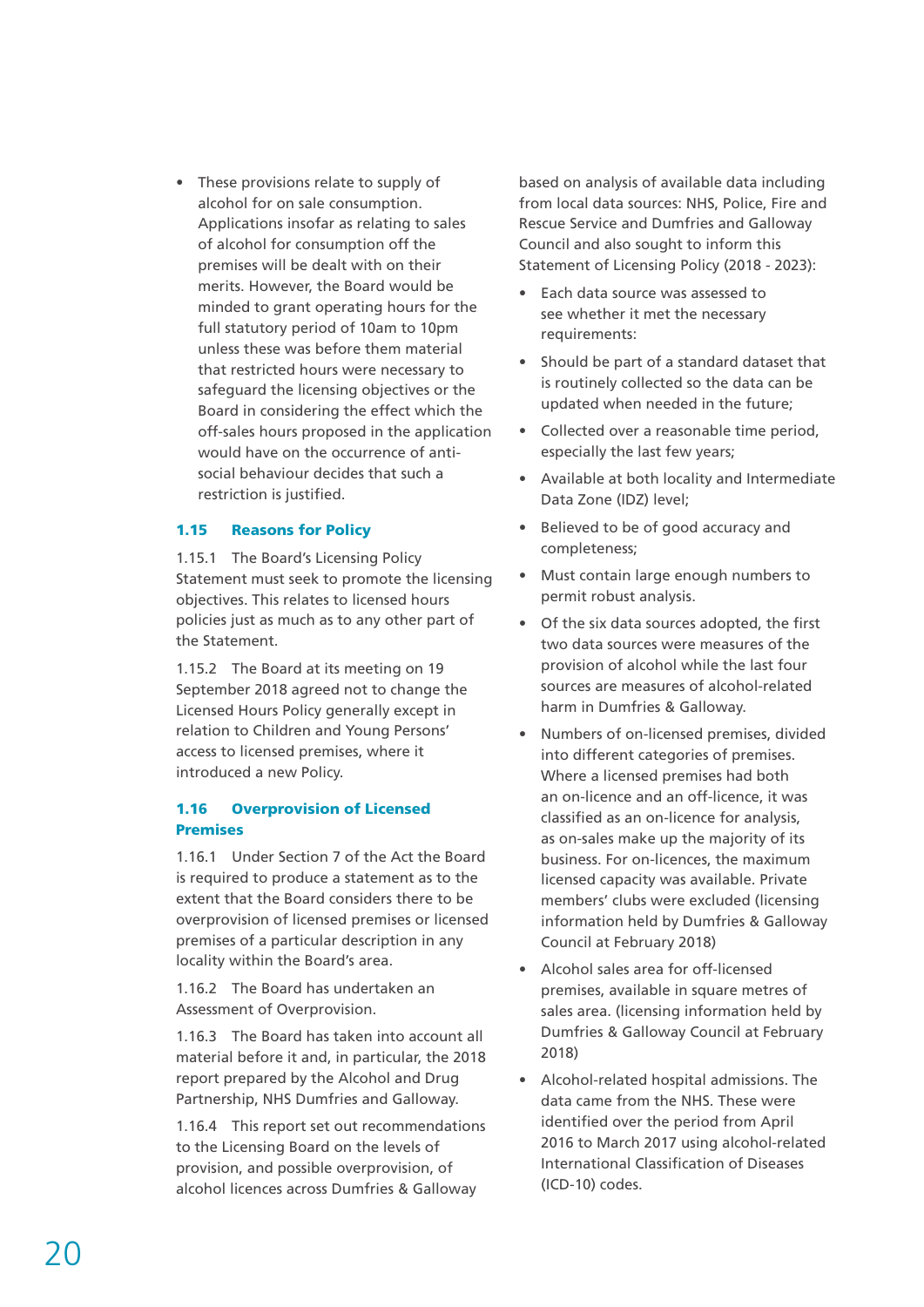- Alcohol-related police incidents, including road traffic incidents, over the period from April 2015 to March 2018. This included cases identified by the Police whether or not a crime was committed.
- Alcohol-related crimes or road offences from April 2013 to March 2017.

1.16.5 The report prepared by the Alcohol and Drugs Partnership forms Appendix 2 to this Statement of Licensing Policy.

1.16.6 Having carefully considered the terms of the Alcohol and Drugs Partnership report following a presentation from the ADP at their individual Hearings in September 2018, and, after much discussion and deliberations, all four Divisional Boards have determined that there is no overprovision of licensed premises or licensed premises of a particular description in any locality within their respective areas.

1.16.7 The Overprovision Assessment undertaken by each Board in terms of section 7 of the Act is that there is no overprovision of licensed premises or licensed premises of a particular description in any Board locality in Dumfries and Galloway.

#### 1.17 Licensing Standards Officers

1.17.1 The Council has appointed 3 Licensing Standards Officers who have a statutory remit relating to guidance, mediation and compliance.

1.17.2 The Board sees the LSOs as having crucial roles to play within the Alcohol Licensing System. Indeed the LSOs have been vital and constructive consultees when preparing this Statement: they have attained knowledge on the local operation of the system through their day to day work in fulfilling their remit of guidance, mediation and compliance.

1.17.3 However the Board has identified a role in relation to the Board's consideration of applications for new Premises Licences and for Variation of Premises Licences.

1.17.4 The Board considering an application for a new Premises Licence or a major variation of an existing Premises Licence is a one off situation.

1.17.5 The Board must be in a position to decide whether any of the grounds for refusal apply. The Board therefore requires full information on applications for Premises Licences and for variation of Premises Licences to fulfil their responsibility to determine each application on its merits.

1.17.6 The best information is a fully detailed report by the LSO following inspection of the premises and discussion with the applicant/licence holder.

1.17.7 The Board therefore consults with the LSOs on any application for a new Premises Licence or a major variation of an existing Premises Licence.

1.17.8 The Board expects the LSOs using their powers under the Licensing (Scotland) Act 2005 including where necessary their specific powers under Section 137 to enter premises to assess the likely effect of the grant of an application for a Premises Licence or for a variation to a Premises Licence, to submit a detailed report on each such application for the assistance of the Board in their decision making.

1.17.9 The Board expects that within the report the LSO would set out his/her own opinions as well as factual information eg location of outdoor drinking area and domestic and other properties in the area and opinion on likelihood of public nuisance and the best means of reducing/eliminating them.

1.17.10 For the avoidance of any doubt the Board considers that the LSO's opinions/views form evidence which the Board is entitled to take into account when determining an application.

1.17.11 A copy of the LSO's report would be passed to the applicant/ licence holder, any objector, if appropriate, and the Chief Constable.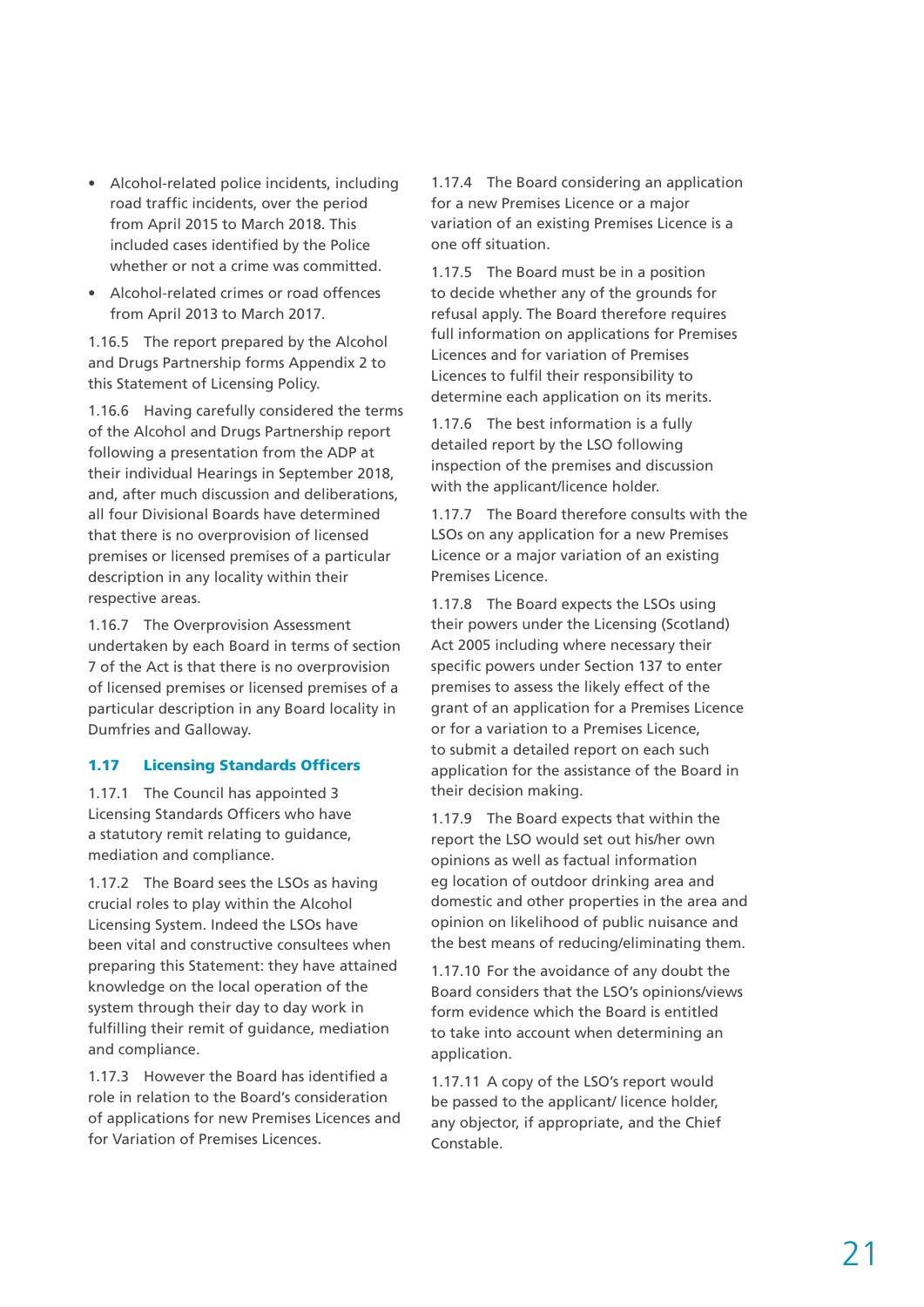## 2. PROMOTION OF THE LICENSING OBJECTIVES

2.1.1 The Board will continually promote the Licensing Objectives:

- (a) Preventing Crime and Disorder
- (b) Securing Public Safety
- (c) Preventing Public Nuisance
- (d) Protecting and Improving Public Health
- (e) Protecting Children and Young Persons from Harm.

2.1.2 Local Conditions: The Board may agree a range of conditions which will, when determined necessary or expedient for the purposes of any of the licensing objectives as stated above, may be applied to a particular licence. Each application will normally be determined on its own merits.

2.1.3 However, the Board has determined that the following local conditions, in pursuance of its powers under section 27 shall apply to premises licences:

#### 2.1.4 POLICE DRUGS POLICY

This local condition applies to the following Boards: Nithsdale; Annandale and Eskdale and Wigtown only.

In pursuance of the licensing objective preventing crime and disorder, the Board will apply the following local condition to all on sales premises:

• 'Drugs Policy: it is a condition that the licence holder has in place and enforces the drugs policy formulated by the police and attached hereto and displays a notice to the effect that such a drugs policy is in operation'.

#### 2.1.5 REFUSALS REGISTER: PREMISES **LICENCES**

This local condition applies to the following Boards: Nithsdale; Stewartry and Wigtown only.

In pursuance of the preventing crime and disorder objective, the Board will apply the following local condition to all on sales and off sales premises;

• 'Premises licence holders must maintain a refusals register to include a daily incidents log and said register must be made available for inspection by Police Scotland and/or an LSO upon request'.

#### 2.1.6 REFUSAL REGISTER: PREMISES **LICENCES**

This local condition applies to Annandale and Eskdale Board only.

In pursuance of the preventing crime and disorder objective, the Board will apply the following local condition to all on sales and off sales premises:

• 'Premises licence holders must maintain a Daily Incidents Register (which shall include all refusals) and said register must be made available for inspection by Police Scotland and/or an LSO upon request'.

The Board has also determined that the following local conditions, in pursuance of its powers under section 60 of the Act, shall/may apply to Occasional licences:

#### 2.1.7 STAFF TRAINING: OCCASIONAL **LICENCES**

This local condition shall apply to all four Boards.

In pursuance of the licensing objectives preventing crime and disorder and securing public safety, the Board may apply the following local condition for large scale events (said events to be determined on a case by case basis):

• All staff employed or engaged to sell or serve alcohol will require to complete mandatory licensing training as prescribed by the Licensing (Training of Staff) Scotland Regulations 2007 and to include any subsequent amendments made to those Regulations'.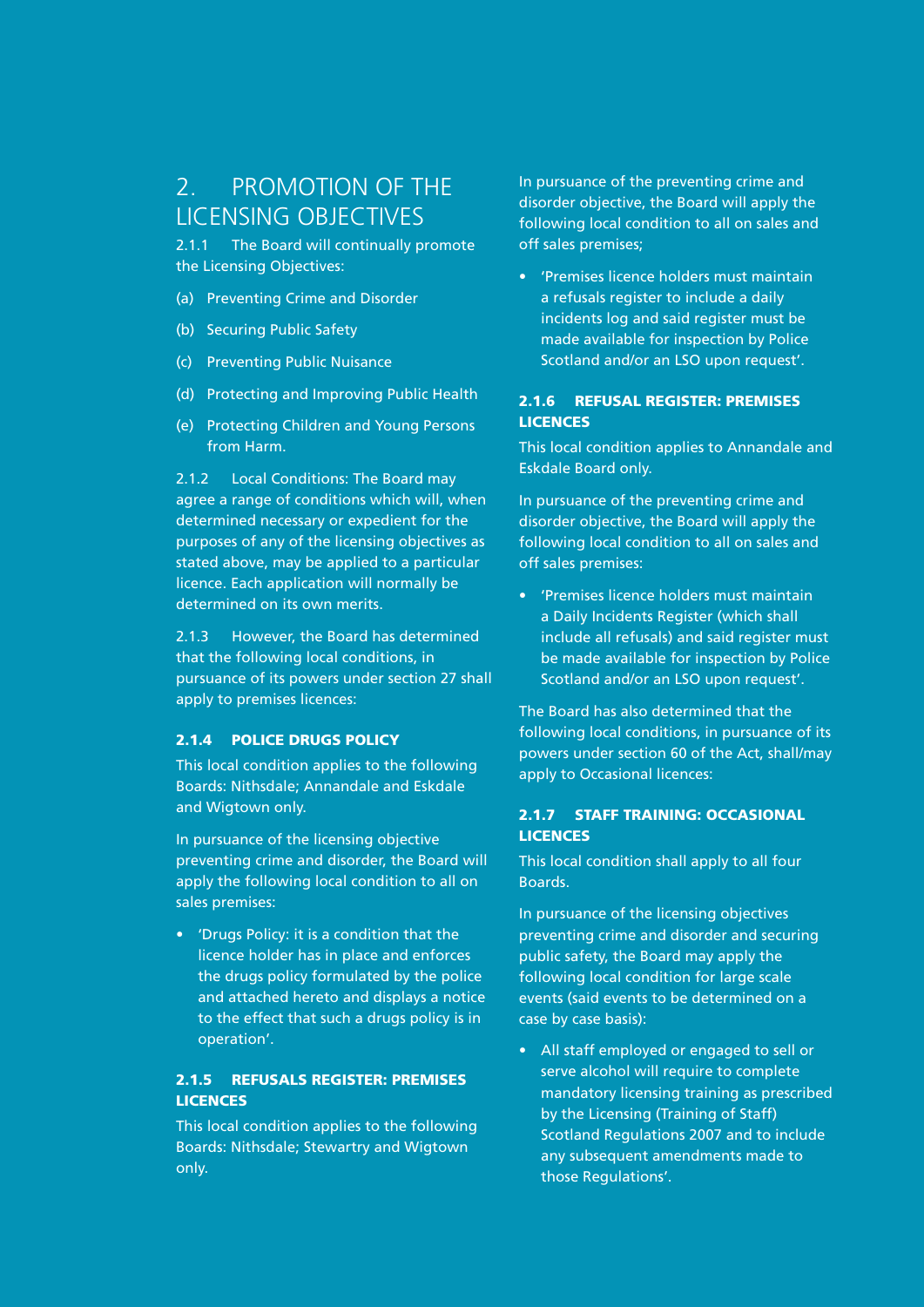#### 2.1.8 DISPLAY OF OCCASIONAL LICENCE

This local condition shall apply to all four Boards.

In pursuance of the licensing objective preventing crime and disorder, the Board will apply the following local condition to an Occasional Licence:

• 'The Occasional Licence must be prominently displayed at all times at the premises whereby it can be conveniently read by persons frequenting the premises'.

#### 2.1.9 REFUSAL REGISTER: OCCASIONAL LICENCE HOLDERS

This local condition shall apply to Nithsdale and Wigtown Boards only.

In pursuance of the licensing objective preventing crime and disorder the Board will apply the following local condition to an Occasional Licence:

• 'The Licence Holder must maintain a refusals register to include a daily incidents log and said register must be made available for inspection by Police Scotland and/or an LSO upon request'.

#### 2.1.10 REFUSAL REGISTER: OCCASIONAL LICENCE HOLDERS

This local condition shall apply to Annandale and Eskdale and Stewartry Boards only.

In pursuance of the licensing objective preventing crime and disorder the Board may apply the following local condition to certain Occasional Licences (for those that pertain to larger scale events - said events to be determined on a case by case basis):

• 'The Licence Holder must maintain a Daily Incidents Register (which shall include all refusals) and said register must be made available for inspection by Police Scotland and/or an LSO upon request'.

#### 2.2 Preventing Crime and Disorder

2.2.1 The Board in carrying out its functions will have regard to the likely impact of

licensed activities and related crime and disorder when considering the location, operation and management of all licence applications, reviews and variations.

2.2.2 Applicants are expected to consider how they can promote the prevention of crime and disorder licensing objective.

2.2.3 Applicants are encouraged to discuss crime prevention procedures in their premises with Dumfries and Galloway Council and Police Scotland. Factors to consider may include underage drinking, drunkenness on premises, intoxication outwith licensed premises with a dependable causal link to specific premises, illegal drugs, violent behaviour and antisocial behaviour.

- 2.2.4 Control measures might include:
- Effective and responsible management of premises
- Training and supervision of staff
- Acceptance of accredited proof of age card
- Provision of effective CCTV in and around the premises. The CCTV should conform to the current specification prepared by the Police Scotland.
- Employment of Security Industry Authority licensed door staff
- Provision of litter bins and lighting outside premises
- Provision of plastic or toughened drinking vessels
- The Board strongly encourages that evidence based staff training is documented in a comprehensive handbook, demonstrating that staff members have read and been tested on its contents. Regular refresher training for staff is vital.
- Robust measures should be in place to ensure glassware is not removed from onsale licensed premises.
- Glass collecting during the evening should be a continuous process to ensure that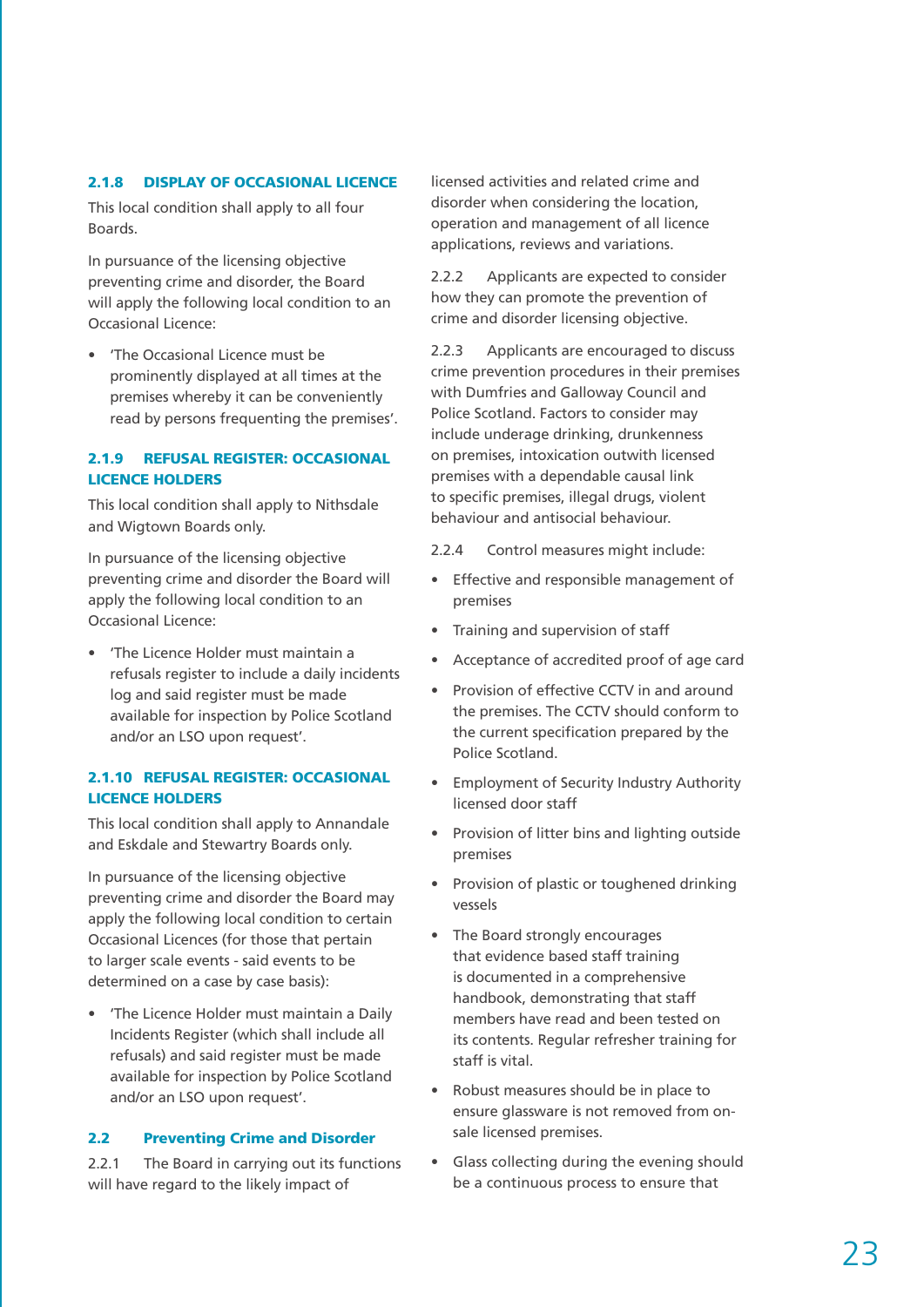extra glasses are accessible to customers, for example, not piled up at the end of the bar waiting to be washed.

- There should be regular toilet checks with documented check list and if appropriate, toilet attendant
- Frequent monitoring of beer gardens should take place to check for any noise nuisance/anti social behaviour, broken glass and other litter
- It is recommended that notices be displayed within premises to make patrons aware of any local Byelaws prohibiting consuming alcohol in designated public places as breaching the Byelaws is an offence

2.2.5 The Board notes the establishment of Pubwatch Online/MOBS and Best Bar None schemes across Dumfries and Galloway but would welcome a consistent and dedicated approach locally. The Board believes that these schemes have a positive impact on the Licensing Objectives and provide a network of support to those licence holders who adopt a diligent approach to their responsibilities under the legislation. They strengthen the need for ID checks and exclusion of troublemakers. They also send out a strong message to those who engage in unacceptable and criminal behaviour: it acts as a further sanction outwith the criminal justice system: it says that their behaviour will not be tolerated.

2.2.6 The Board strongly supports the use of these schemes as examples of good practice and expects all licence holders to actively participate in them. However, the Board also expects all licence holders to ensure that all customers are treated fairly and with respect irrespective of whether they (the licence holders) are participants of these schemes.

2.2.7 Licence holders are called upon to actively discourage drink driving which is a serious offence and can have catastrophic effects on families of both victims and offenders. Licence holders are therefore

encouraged to play an active part in preventing drink driving by:

- Displaying anti drink driving materials
- Supplying reasonably priced soft drinks
- Promoting awareness of campaigns such as designated drivers scheme
- Offering free soft drinks to designated drivers.

2.2.8 Dumfries and Galloway Council has introduced byelaws prohibiting the consumption of alcohol in designated public places within certain towns and villages in their area.

Applicants should make themselves aware of the content of the Council's current byelaws and make sure that the layout plan clearly shows which outside areas or area forms part of the licensed premises. Any outside areas not clearly identified as part of the licensed premises will be "public places" where the byelaws apply and alcohol must not be consumed there as this would be contrary to the byelaws and constitute an offence.

#### 2.3 Securing Public Safety

2.3.1 The Board recognises that "licensed premises" will cover a wide range of premises and activities, each with their own safety risks or issues. The premises must be constructed or adapted and operated in such a manner as to safeguard occupants from those risks.

- 2.3.2 Issues may involve
- occupancy capacity of the premises
- age, design and layout including means of escape
- nature of activities such as music and dancing
- hours of operation
- customer profile (e.g. age, disability, sexual orientation, gender, race/ethnicity)
- use of special effects such as lasers, pyrotechnics, smoke machines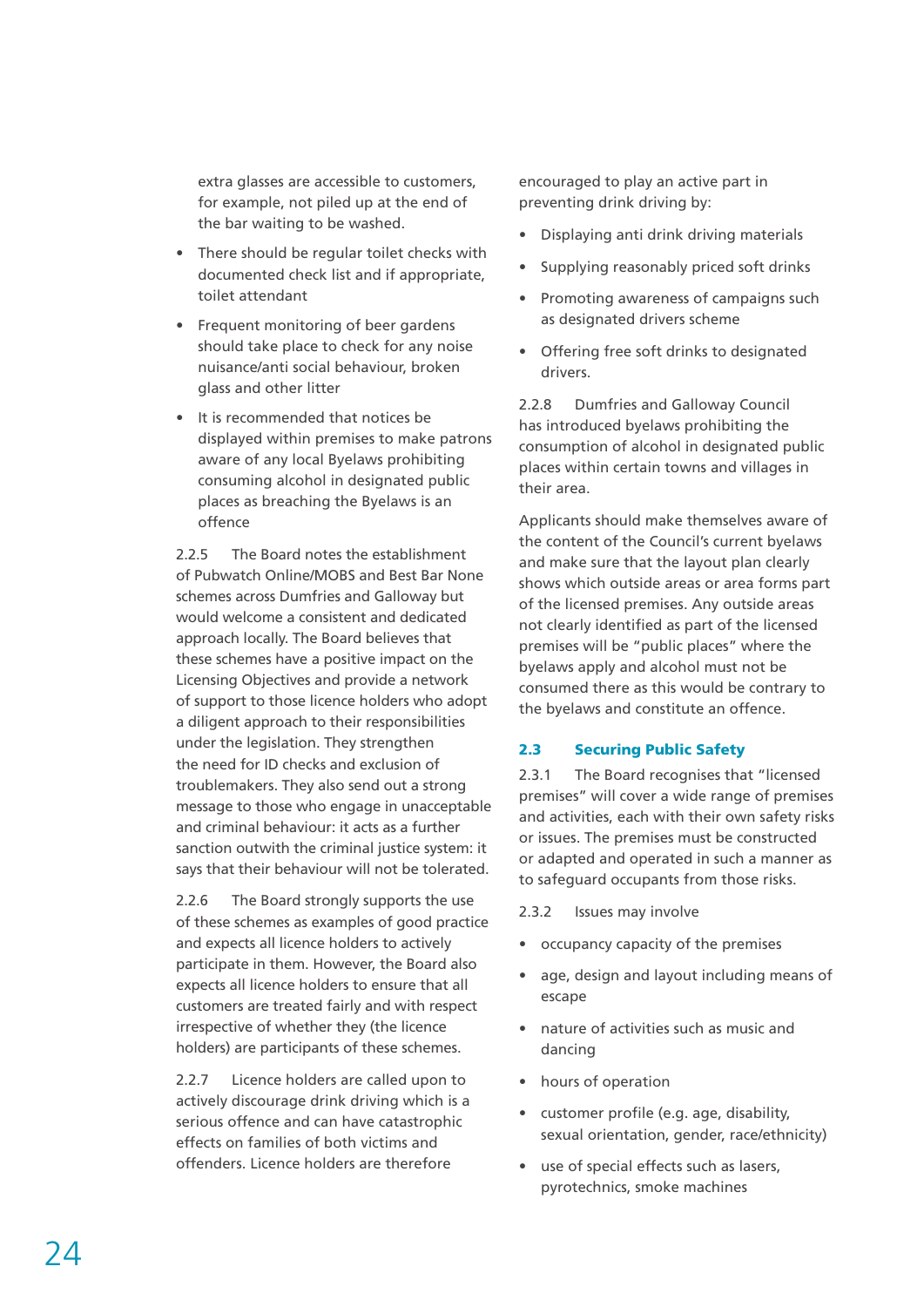2.3.3 Examples of control measures might include:

- suitable and sufficient risk assessments
- effective and responsible management of premises
- sufficient number of staff
- appropriate instruction, training and supervision of staff
- training need not only relate to licensing, the sale or supply of alcohol and its misuse but wider issues especially those relating to equal opportunity and diversity
- adoption of best practice
- provision of effective CCTV. The CCTV should conform to the current specification prepared by the Chief Constable.
- provision of toughened or plastic drinking vessels
- implementation of crowd management systems
- proof of regular testing of procedures
- preparation and introduction of a policy around accessible transport for lone women and other vulnerable groups.

#### 2.4 The Prevention of Public Nuisance

2.4.1 Licensed premises have a significant potential to impact adversely on communities through public nuisance that arise from their operation. The Board wishes to maintain and protect the amenity of residents and local businesses from the potential consequences of the operation of licensed premises whilst recognising the valuable cultural, social and business importance that such premises provide.

2.4.2 Although interpretation is ultimately a matter for the Court the Board would intend to interpret "public nuisance" widely and takes it to include such issues as noise, light, odour, litter and antisocial behaviour where these matters impact on those living, working

or otherwise engaged in normal activity in an area.

2.4.3 "Antisocial Behaviour" is defined in the Antisocial Behaviour etc (Scotland) Act 2004 as where a person acts in a manner that causes or is likely to cause alarm or distress or pursues a course of conduct that causes or is likely to cause alarm or distress to at least one person who is not from the same household as the person engaging in the behaviour; conduct includes speech.

2.4.4 The Board acknowledges that smoking itself is not a licensing matter but is regulated under other legislation.

2.4.5 The health risks associated with smoking and with passive smoking continue to be well publicised; licence holders will be aware of their own statutory responsibilities, customer expectations for a smoke free environment and the legislation concerning smoking in public places.

2.4.6 The Board expects licence holders to ensure that patrons do not create a nuisance or disturbance for residents living nearby. This includes noise from patrons using any outdoor drinking area or when leaving the premises, in particular at closing time, or patrons smoking outside the premises. In respect of smoking areas:

- These areas must be properly managed and monitored
- Location: where possible smoking areas should not be in a public facing area but should be in a private well ventilated area away from the passing public: patrons should be discouraged from standing around any doors which should be kept free from obstruction.
- Location: where the only available area is on the public street smokers should be discouraged from blocking pavements and otherwise causing a nuisance
- The area should be supervised, kept tidy, clean and clear during hours of operation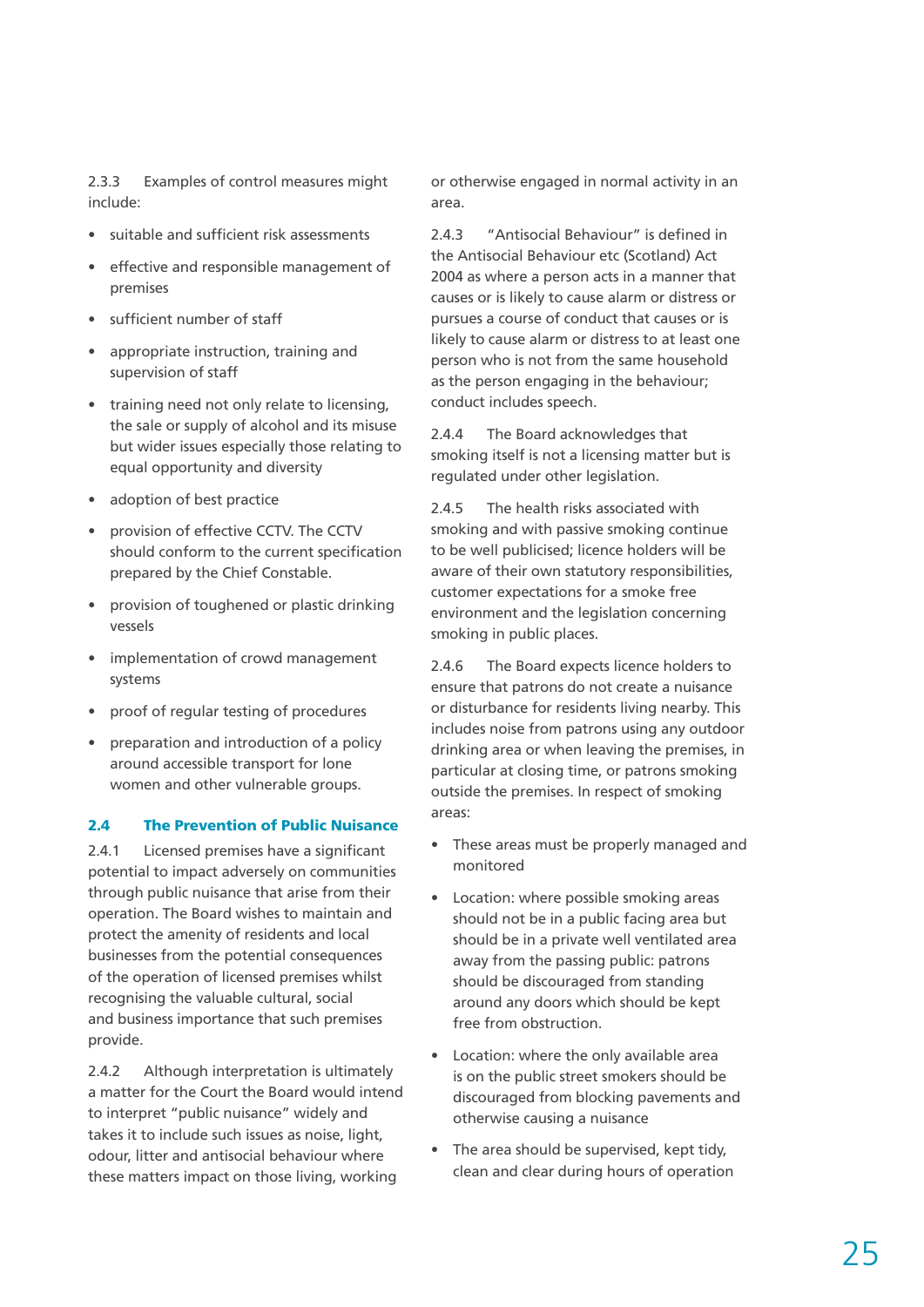- There should be made available plenty of ashtrays/bins of appropriate size and durability which should be emptied or replaced on a regular basis to prevent unsightly build up of smoking debris and odour
- Patrons should be made aware of the need for consideration for neighbours
- Consideration should be given to measures to prevent smoke returning inside the building, for example, through double doors or removing seating directly next to smoking exits
- Licence holders should be aware, and make their staff and patrons aware, that where continuous complaints on the operation of these areas are received and mediation fails, the LSO may submit a report to the Licensing Board seeking review of the Premises Licence

2.4.7 Every business has a duty to ensure that waste is disposed of securely and to keep their premises clear of all litter generated by staff and customers; the Board expects licence holders to be aware of their responsibilities and of the possibility of statutory street litter control notices in the case of non compliance.

2.4.8 In addition where the Premises Licence authorises the use of Outdoor Drinking Areas regard should be had to the need to ensure that the use of such areas will not cause disturbance or nuisance to the occupiers of other premises in the vicinity. This should be undertaken through awareness of staff and patrons of the need to give neighbours consideration for their peace and privacy and by proper management and monitoring. Consideration should be given to the use of non-glass vessels to avoid injury within a garden/family environment.

2.4.9 Where continuous complaints on the operation of an Outdoor Drinking Area are received and mediation fails, an LSO may submit a report to the Licensing Board seeking Review of the Premises Licence.

2.4.10 Licence holders are responsible for ensuring that all other consents and permissions are obtained including from Planning, Building Standards and any roads consent or permit.

#### 2.5 Protecting and Improving Public Health

2.5.1 The Nicholson Committee was aware that the Licensing Act 2003 would provide licensing objectives for England and Wales. The Report's recommendation was to adopt similar objectives for Scotland with the addition of this specific objective.

2.5.2 The harmful impacts of alcohol on health are very well known. Nicholson's recommendation was obviously an important one.

2.5.3 Licence-holders can help promote this objective in many ways. Educating the public on sensible levels of drinking is a key public health message. Licence-holders can support public health activity in this area by participating in the following nationally recognised schemes/programmes:

- Drink Wise and Designated Driver Scheme
- National Alcohol Awareness Week
- Healthy Working Lives programme

It is suggested that a co-ordinated approach to this activity is adopted, with local agencies such as; NHS Dumfries and Galloway, Dumfries and Galloway Council, ADP and Police working with Licence-holders to ensure that any interventions are evaluated in terms of impact.

2.5.4 Within their own premises licence holders would be expected to consider introducing or establishing simple measures which will have a positive impact, for example:

- Provide free soft drinks to designated drivers and advertise this to customers
- Show the number of units in drinks on menus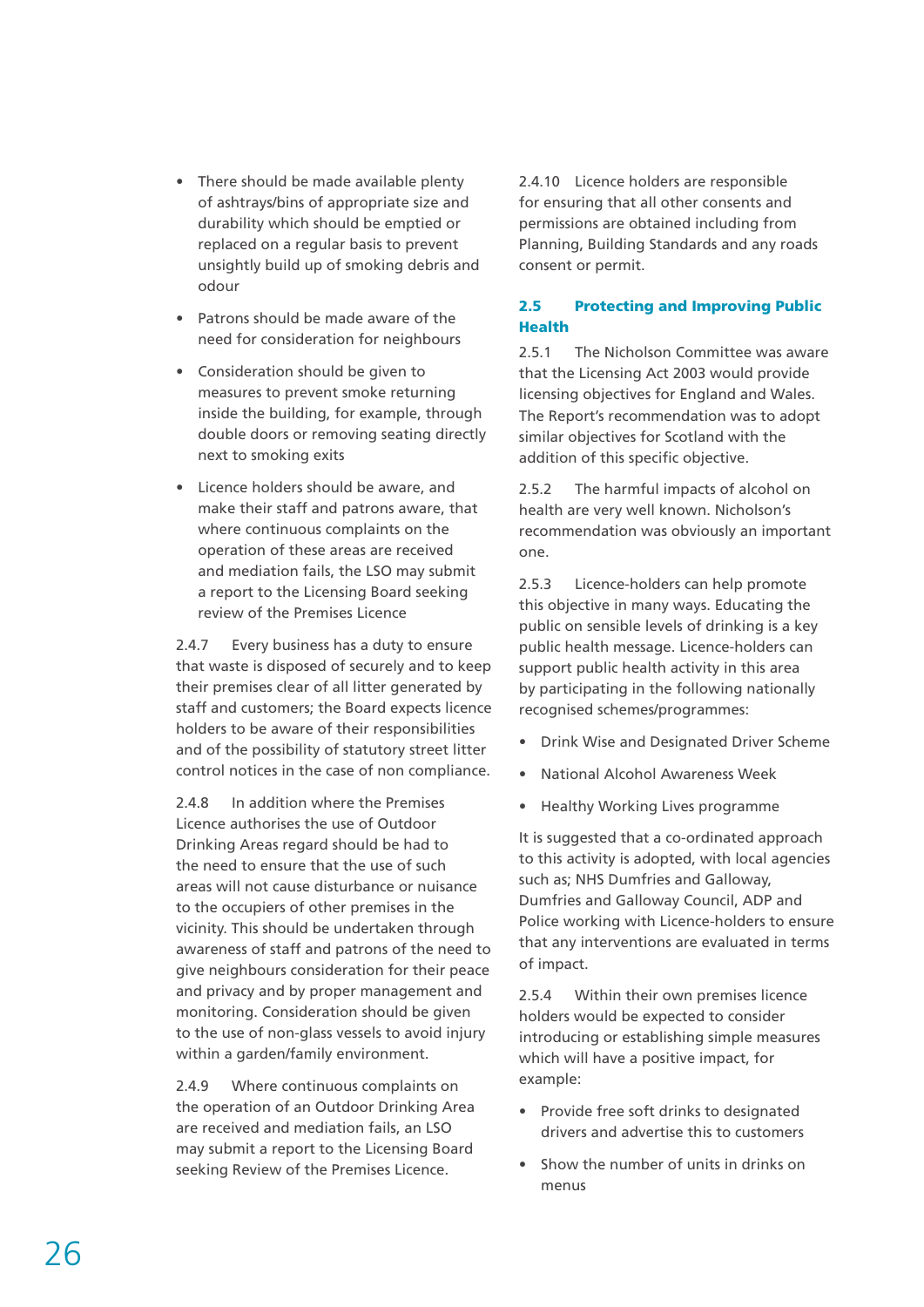- Call last orders in good time so customers have enough time to drink-up within the time allowed in law
- Consider withdrawing non-premium extra strength alcoholic products
- Ensure that staff are briefed regularly on the health hazards involved with drinking above the level of the recommended number of units including the potential impact on the drinker's family
- Assess whether the availability of food when premises are near closing would have a beneficial impact.

2.5.5 In terms of good practice businesses should have in place a workplace alcohol policy, which raises awareness about alcohol and its potential negative impact upon health. The policy should detail procedures for dealing with situations when staff may have alcohol related problems and, include information on support services. Staff should be able to access support (without fear of job loss) when a problem arises.

2.5.6 Licence holders, especially those operating on sale premises have a real role to play in ensuring that customers do not misuse alcohol on the premises. Licence holders are reminded of the raft of offences relating to sale of alcohol especially the offences of sale of alcohol to a drunk person and allowing drunkenness to take place on the premises.

2.5.7 In terms of public health action around alcohol there are real opportunities to link with other public health programmes. For example public health issues around drugs, sexual activity, gambling addiction, road safety and personal safety are often linked. This emphasises the need to ensure that future actions are delivered through a multi-agency approach with full support from the Licensed Trade.

#### 2.6 Protecting Children and Young Persons from Harm

2.6.1 The wide range of premises licensed under the Act means that children and young persons will visit many of these premises.

2.6.2 The Board encourages applications that make venues family friendly and safe for children and young persons. However there will be very serious concern where:

- there have been convictions for serving alcohol to underage persons or there have been substantiated allegations of underage drinking
- there is a serious element of gambling within the premises
- entertainment of an adult or sexual nature is provided
- the supply of alcohol for consumption on the premises is the exclusive or primary purpose of the service provided (so called vertical drinking establishments)
- licence holders or staff have convictions for offences against children or have otherwise been found unsuitable to work with children.

2.6.3 The protection of children and young persons from harm should include the protection of children and young persons from moral, psychological and physical harm. This would cover exclusion from serious gambling, lap or pole dancing or other sexually orientated entertainment.

2.6.4 Control measures might include:

- extra measures to secure the safety of children such as Disclosure Certificates for staff working within the premises or employed as stewards
- effective and responsible management of premises
- appropriate instruction, training and supervision of staff
- adoption of best practice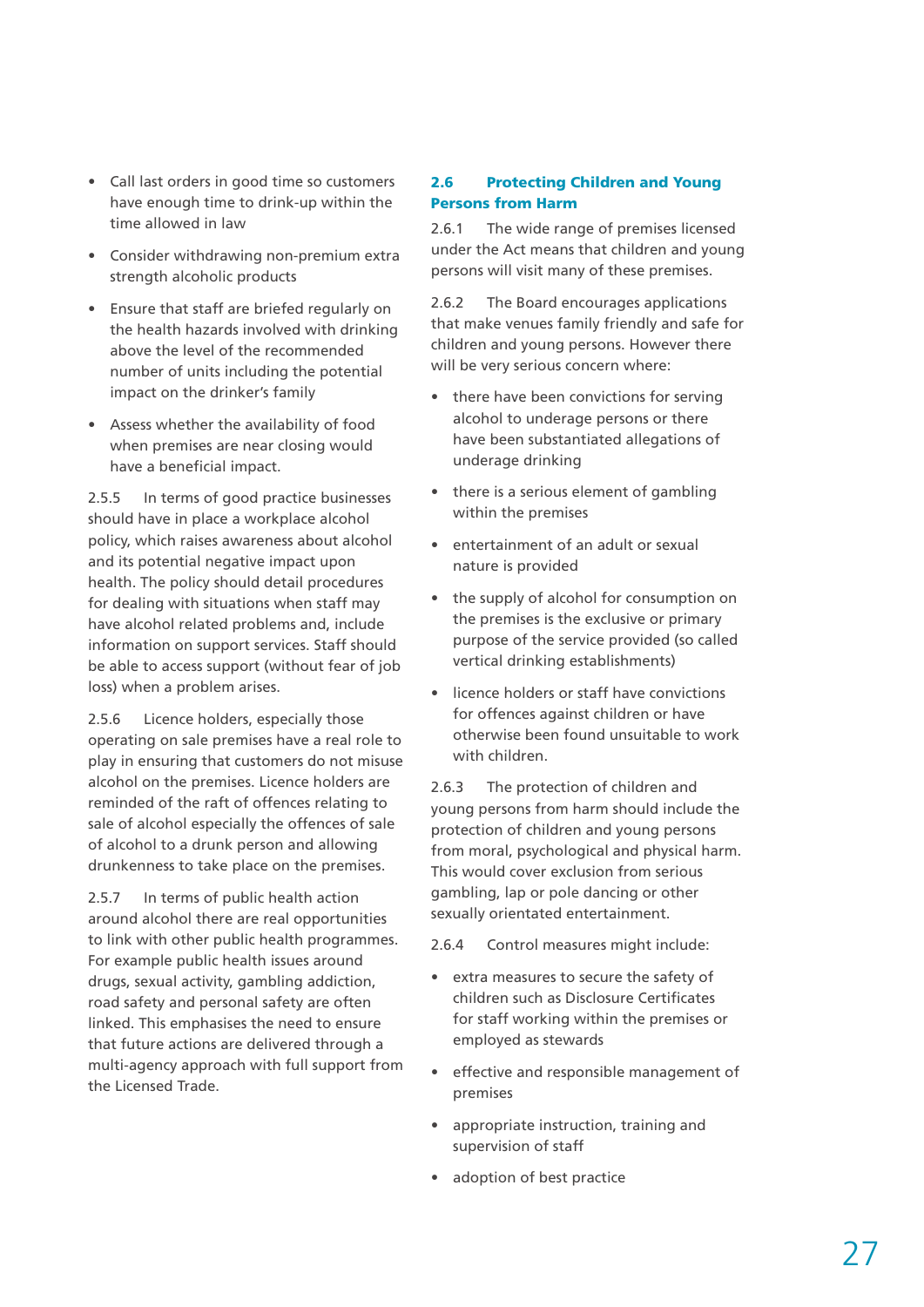- limitation on the hours when children may be present, in all or parts of the premises
- limitations or exclusions by age
- acceptance of accredited proof of age schemes
- measures to ensure children do not purchase, acquire or consume alcohol
- measures to ensure children are not exposed to incidences of strong and offensive language, violence or disorder
- Production and implementation of a written robust age verification policy signed up by the licence holder and all staff
- Keep refusals book
- Train staff in recognising fake ID
- Consider adopting a policy whereby a limit is placed on the amount of
- alcoholic drinks served to those adults in charge of children or young persons

2.6.5 When preparing the operating plan applicants must set out the terms on which children and young persons are to be allowed entry including the ages of children to be allowed entry, times and parts of the premises to which children will have access.

2.6.6 The Board has sought and allowed flexibility in relation to access by children and young persons within licensed premises. However, licence holders must operate within that flexibility in a responsible manner always mindful of the need to safeguard Licensing Objective (e) Protecting Children and Young Persons from harm.

2.6.7 The Board will not hesitate to make a Premises Licence Review Proposal where this or any other Licensing Objective is negatively engaged, for example, due to failure to comply with this access policy.

2.6.8 Children (defined as 0-15 years of age) should normally be accompanied by an adult. There will,of course, be exceptions.

Teenage children wish to have their own social lives, perhaps among a group which also includes young persons. The Board could see this scenario as acceptable where the group is going to licensed premises for a celebratory meal. The licence holder and staff would be legally obliged to ensure that no alcohol is consumed by or sold to children and, in certain cases, young persons. It is to be noted that there is a specific policy with regard to Children and Young Persons' access to licensed premises adopted by the Wigtown Board.

2.6.9 The Board recognises that the parent or guardian is ultimately responsible for the welfare of the child and a responsible adult will in most cases act in the best interests of the child. There will of course be circumstances where the licence holder or Designated Premises Manager will have to make a decision in the best interests of the child but contrary to the views of the accompanying adult.

2.6.10 A wedding reception or other major celebration is an exceptional family event. It is therefore likely that parents/guardians will want to stay to the end of the event with their children. Although this is acceptable to the Board, it is so as an exception. Children especially younger children - should not be in licensed premises, unless resident in an hotel, for long periods of time and/or to late hours.

2.6.11 The Board does see a distinction between premises serving meals and Vertical Drinking Establishments.

2.6.12 Licence holders should consider adopting a policy whereby a limit is placed on the amount of alcoholic drinks served to those adults in charge of children or young persons.

2.6.13 The Board has been made aware that in some remote areas the only place children can purchase a soft drink or piece of confectionery after 5.00pm is the local pub or hotel. This access would appear to be acceptable if covered by the operating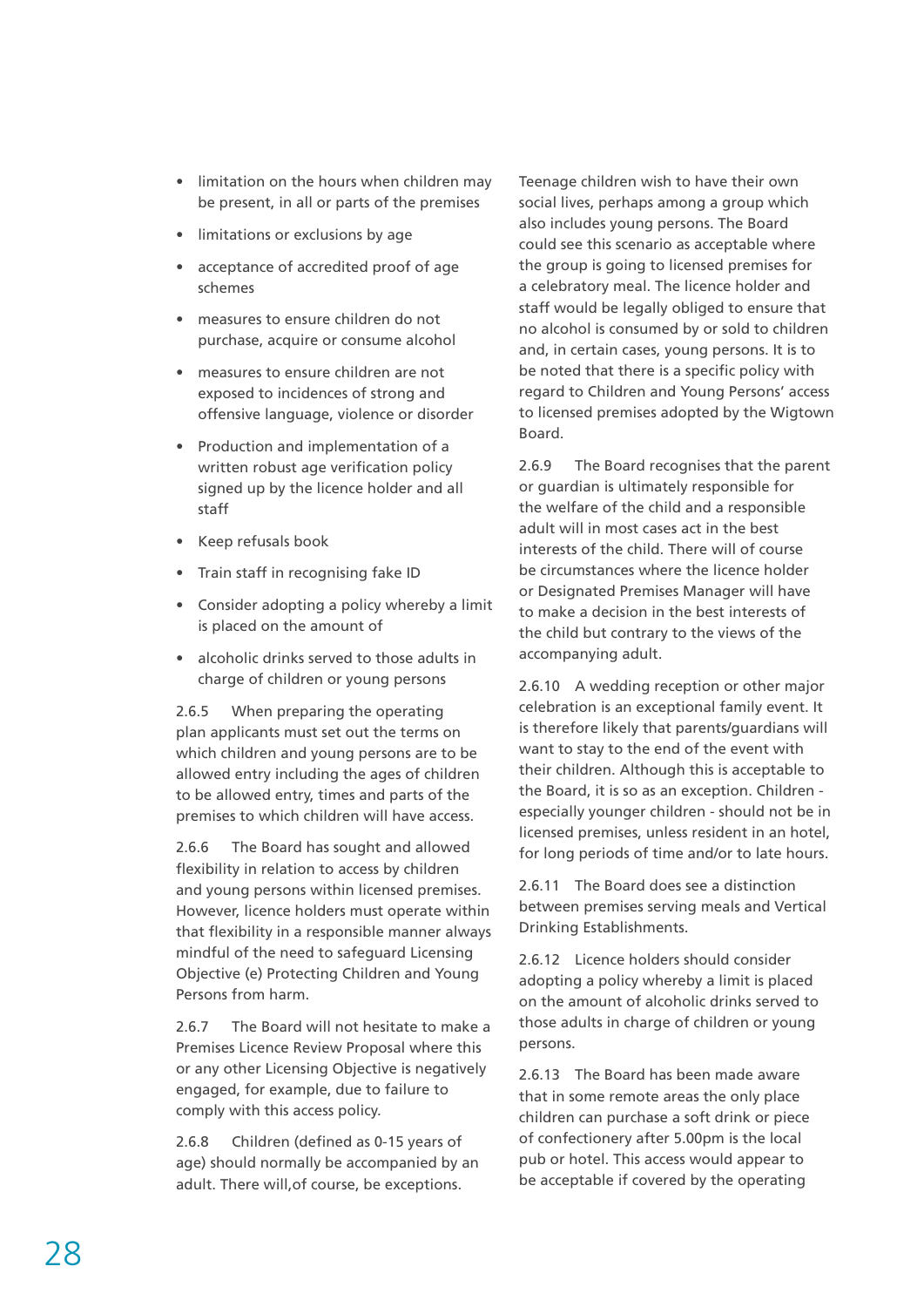plan. A similar situation may arise where older children wish access to premises to play indoor sport, such as pool, especially if it is part of a competition.

2.6.14 The legislation gives more freedom to young persons (16 and 17 year olds). For example, an adult can purchase beer, wine, cider or perry for consumption by a young person along with a meal. The protection is still there - the young person cannot purchase the alcohol for him or herself. Only an adult can make the purchase.

2.6.15 In most occasions the Board will find it generally acceptable for young persons to be allowed into premises unaccompanied by an adult. However there will be circumstances when there will be concerns:

- Crowded premises during a local event where there is a tradition of dedicated drinking
- Crowded premises before or after a football match especially if animosity between fans
- Where any type of gambling entertainment is being catered for in the premises

2.6.16 No children or young persons should be within any part of the premises where adult entertainment is being catered for.

2.6.17 The question should be "why is the child or young person in the premises?"

## 3. RELATIONSHIP WITH OTHER STRATEGIES

3.1.1 The Board will endeavour to secure proper integration with local crime prevention, community safety, health, planning, transport, tourism, race equality and cultural strategies.

3.1.2 There are a number of wider issues which may need to be given due consideration when dealing with applications. The Board will receive, when appropriate reports on the needs of the local tourism authority to make sure that these are reflected in the Board's consideration. The Board will also consider the terms of any reports by LSOs on the impact on the licensing objectives should the application be granted. The applications concerned are for:

- a premises licence
- a premises licence variation
- temporary premises licence
- occasional licence
- extended hours

3.1.3 The Board recognises that licensing applications should not be seen as a rerun of the planning process and there will be a clear separation of the planning and licensing regimes to avoid duplication and inefficiency. However there will continue to be proper liaison and communication between these 2 regimes.

3.1.4 In addition the Board will not attach conditions to a licence unless they are considered necessary for the promotion of the licensing objectives. Conditions will generally be considered unnecessary where they are also already adequately covered by other legislation.

3.1.5 The Board will liaise closely with the Local Alcohol and Drugs Partnership, the importance of such co-operation being recognised as part of the wider alcohol agenda, especially in relation to public health and child and young persons protection licensing objectives.

## 4. AVOIDING DUPLICATION

4.1.1 The Board will so far as possible avoid duplication with other regulatory regimes such as health and safety at work and fire safety. However, the Board recognises that there will be areas where responsibilities overlap between the Board and other public authorities or bodies for example the Boards' responsibilities under Equalities legislation.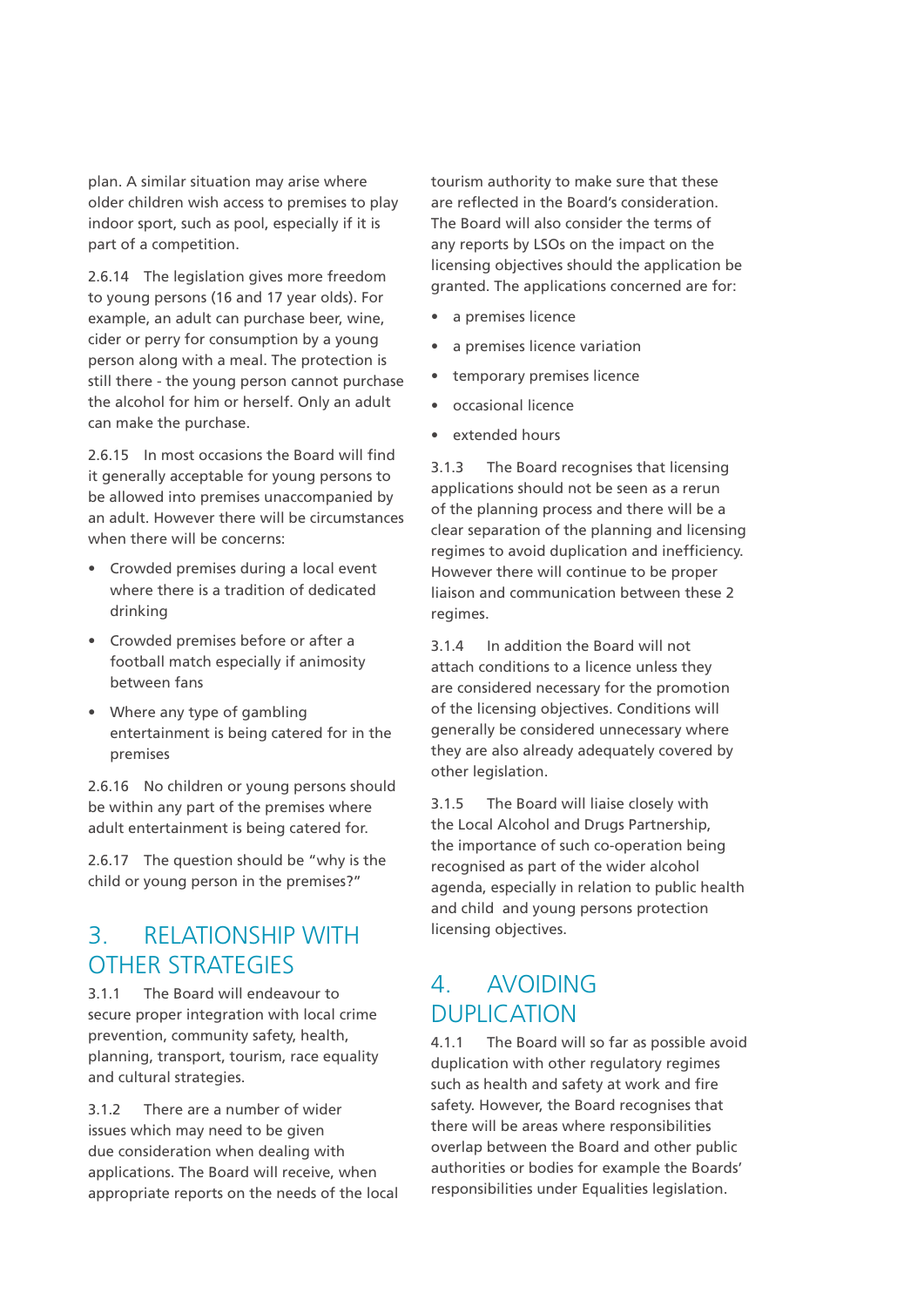## 5. CONDITIONS

5.1.1 The Act in Schedule 3 provides mandatory conditions for premises licences. The Scottish Government is empowered to make regulations to amend those conditions or to add to them.

5.1.2 In addition, the Scottish Government has introduced mandatory conditions relating to certain premises with licensed hours at any time between 1am and 5am (the Licensing Conditions (Late Opening Premises) (Scotland) Regulations 2007.

5.1.3 The Board has power to impose additional conditions to a premises licence which they consider necessary or expedient for the purposes of any of the licensing objectives. These conditions will not be inconsistent with or seek to strengthen or restrict mandatory conditions or relate to a matter which is regulated by another enactment and will only be imposed when considered necessary for the promotion of the licensing objectives.

5.1.4 Schedule 4 to the Act sets out the mandatory conditions for an Occasional Licence.

5.1.5 Paragraph 2 of this Statement lists the local conditions that the Board may adopt in terms of Its powers under section 27 and 60 of the Act.

## 6. THE HUMAN RIGHTS ACT 1998

6.1.1 The Human Rights Act 1998 incorporates the European Convention on Human Rights and makes it unlawful for a local authority to act in a way which is incompatible with a Convention Right. The Board will have particular regard to the following relevant provisions of the European Convention on Human Rights in respect of its licensing responsibilities:

- Article 1 of the First Protocol: that every person is entitled to the peaceful enjoyment of their possessions, including for example the possession of a licence
- Article 6: that in the determination of civil rights and obligations, everyone is entitled to a fair and public hearing within a reasonable time by an independent and impartial tribunal established by law and
- Article 8: that everyone has the right to respect for their home and private life.

# 7 EQUALITY

7.1.1 The Board consists of Councillors of Dumfries and Galloway Council. Board Members therefore undertake the training required of Councillors including training on Diversity, Unlawful Discrimination and Equality of Opportunity.

7.1.2 Our Council recognises that to provide a good service staff must be well trained including training on Diversity, Unlawful Discrimination and Equality of Opportunity.

7.1.3 The Board is of course a Public Body in terms of the Equality Act 2010 and is therefore under a General Duty to :

- Eliminate Discrimination
- Advance Equality of Opportunity
- Foster Good Relations

7.1.4 In addition, from 30 April 2013 the Board has also required to publish:

- A set of equality outcomes
- Employment information (however it is the Council and not the Board which employs staff)
- A mainstreaming report

7.1.5 The Board has agreed that to fulfil these duties with a view to making a tangible positive difference to the elimination of discrimination, harassment and victimisation,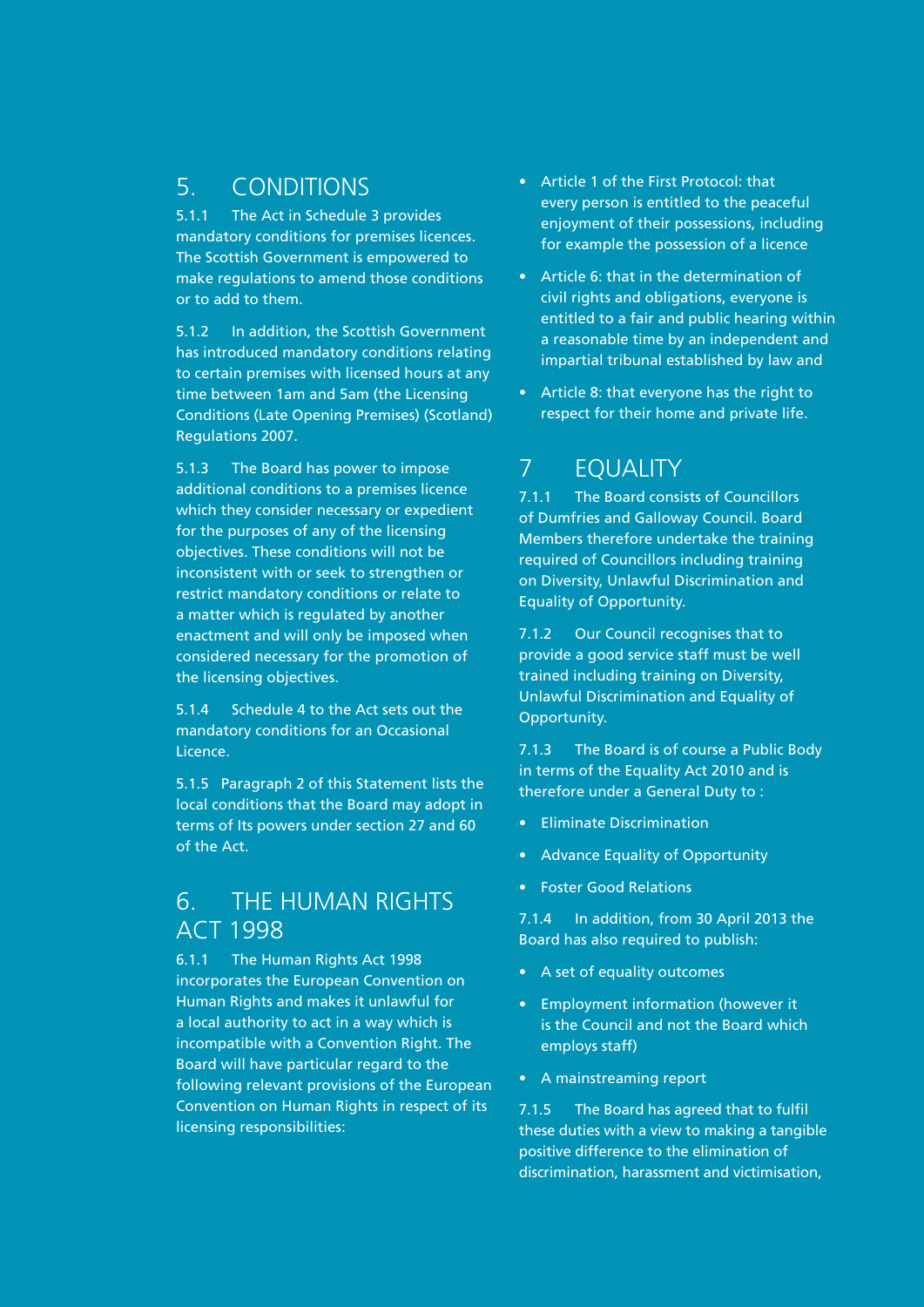advancing equality opportunity and fostering good relations between people who share a protected characteristic and those who do not:

7.1.6 The Board's Mainstreaming Report would comprise:

- Awareness of protected characteristics and equality issues
- Encouragement of licensed trade to develop facilities to welcome persons with protected characteristics
- Access to information
- Engagement with local representative groups.

7.1.7 The Board's 2 Equality Outcomes would be:

- Raising awareness of equality and diversity; and
- Promoting accessibility to local licensed services for people with Protected Characteristics
- which would be achieved by the actions of :
- Spreading equality materials including participation in appropriate campaigns
- Encouraging operators to participate in the campaigns
- Having regular dialogue about improvements to services between people with Protected Characteristics and operators in the Equalities Forums.

## 8. ENFORCEMENT

8.1.1 The Board will follow best practice in enforcement including adoption of the best Regulation Principles.

8.1.2 When a matter is submitted to the Board by an LSO it would be anticipated, except in the most serious cases, that attempts have been made through advice, negotiation and mediation to address the issues.

8.1.3 However it should be appreciated that in appropriate cases, the Board will not hesitate to use their powers to suspend or revoke a Licence notwithstanding that this may have a detrimental impact on the business.

8.1.4 Clubs complying with Section 125 of the Licensing (Scotland) Act 2005, subject to their statutory privileges, come under the full remit of the Board.

8.1.5 Clubs complying with Section 125 of the Act and the Club Regulations are in a privileged position:

- Their fees are lower than commercial premises,
- They do not require to have a Premises Manager,
- It is competent for a Club to apply for an occasional licence for the premises during which anyone might be allowed to purchase alcohol (not only members, guests of members and members of other clubs) and
- An application for a Premises Licence from a qualifying club cannot be refused on grounds of overprovision.

8.1.6 Qualifying Clubs should appreciate that privileges can be withdrawn if misused.

8.1.7 Members Clubs are not commercial operations and should not be run with a view to making a profit.

8.1.8 The sale of alcohol must be restricted to Club Members and their bona fide guests unless an Occasional Licence is in effect in the Club Premises.

8.1.9 If the Club cannot comply with this and other statutory requirements for qualification for the privileges under Section 125 then it is open to them to apply for a variation of the Premises Licence and relinquish Members Club status.

8.1.10 For the avoidance of any doubt the Board may consider failure to comply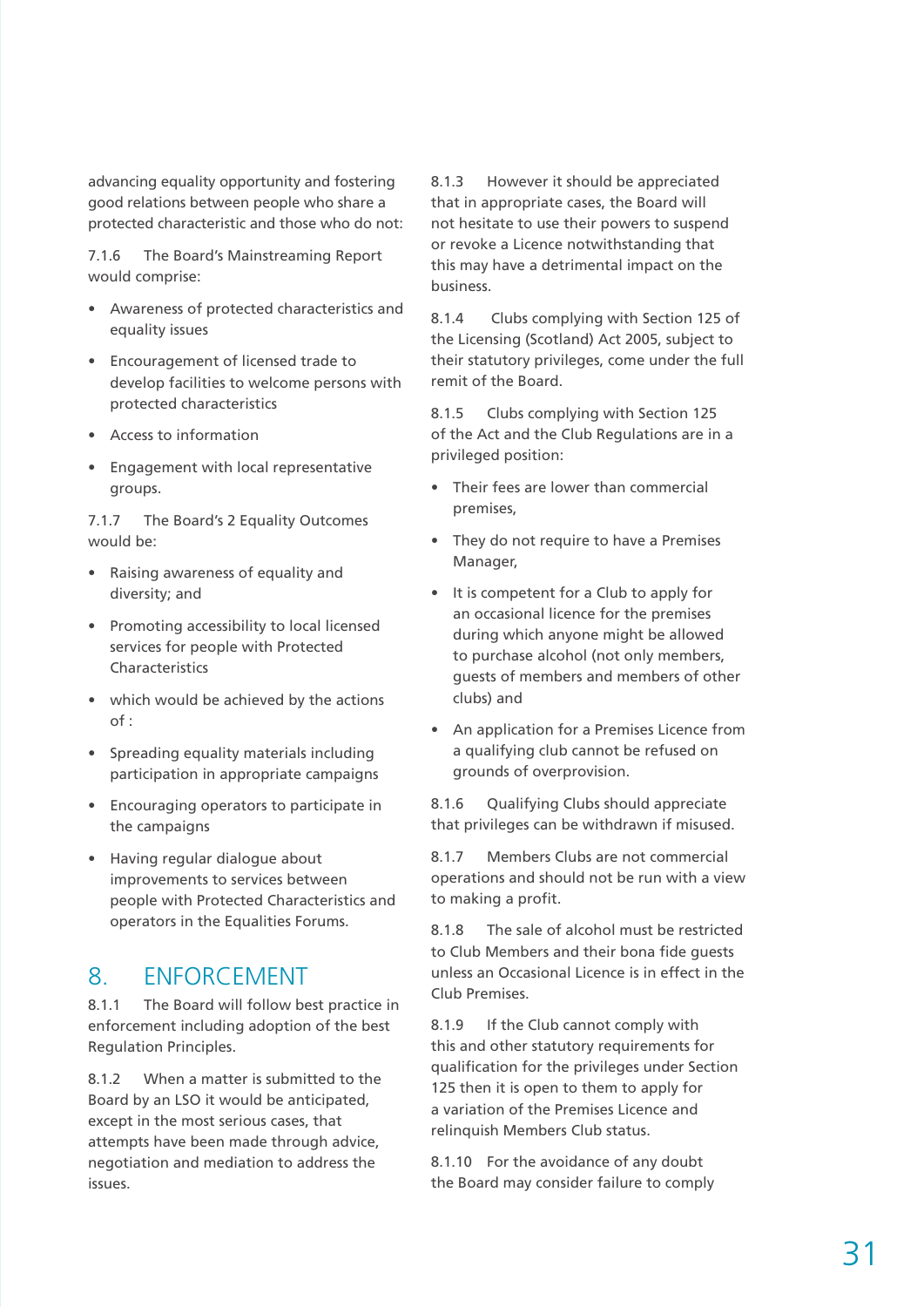with the Club Regulations and the Club Constitution as a breach of the mandatory conditions 2 and 3 attached to the Club Premises Licence and grounds for a Premises Licence Review. An example might be failure to restrict the sale of alcohol to Club Members and their guests.

### 9. GENERAL PROCEDURE

9.1.1 The Board or any Committee established by the Board shall hold in every calendar year such meetings as are necessary.

9.1.2 Meetings shall be held at such place and on such days and times as determined by or on behalf of the Clerk of the Boards which would be publicised on the Council's website.

# 10. DURATION AND SUPPLEMENTARY LICENSING POLICY STATEMENTS

10.1.1 This Statement of Policy came into effect on 4 November 2018 and will remain in effect until, at the latest, 18 months after the next ordinary election of Councillors for local government (the latter of which is at the time of publishing this Statement,due to take place May 2022). If necessary and/ or appropriate, the Board will prepare, consult upon and publish a Supplementary Statement/s within that period.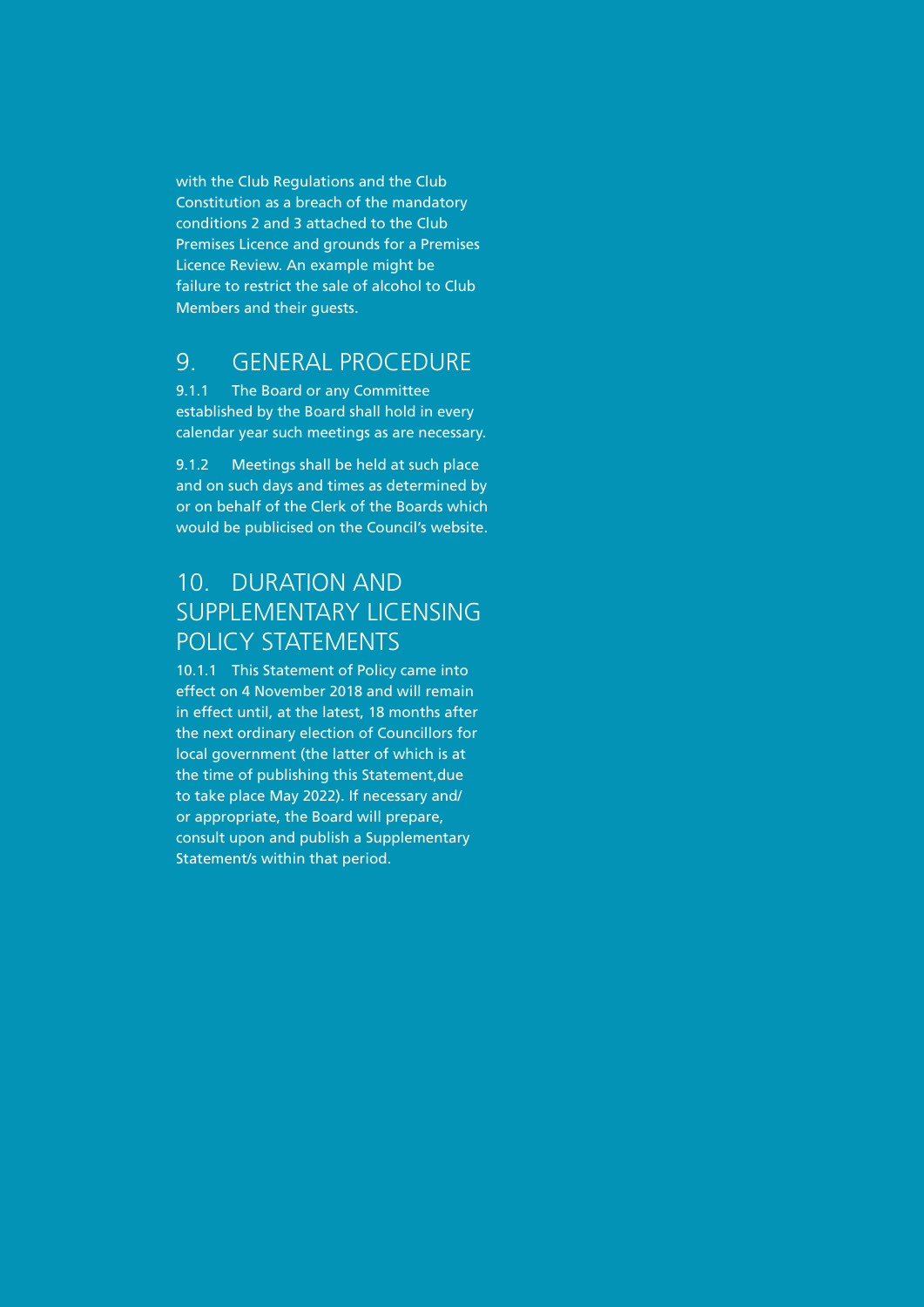## APPENDIX 1

#### **Consultees**

Age Concern Scotland Alcohol and Drugs Support, South West Scotland Alcohol Focus Scotland All Community Councils in Dumfries and Galloway All Premises Licence Holders All Designated Premises Managers Annandale and Eskdale Licensing Forum Anti-Poverty Group Belendon Hospitality Services BIIAB Building Standards, Dumfries and Galloway Council Chief Officer, Scottish Fire and Rescue Service City & Guilds CPL Training Ltd Crichton University Campus Students Association Deputy Chief Constable Designate DG Training DG Voice Director CYPLL, Dumfries and Galloway Council Dumfries and Galloway Alcohol and Drugs Partnership Dumfries and Galloway Carers Centre Dumfries and Galloway College Dumfries and Galloway College Students' Association Dumfries and Galloway Council Equality and Diversity Working Group Dumfries and Galloway Council Youth Justice Service Dumfries and Galloway Disability Access Panel Dumfries and Galloway Inter Faith Group

Dumfries and Galloway International Women's Group Dumfries and Galloway LGBT Plus Dumfries and Galloway Multicultural Association Dumfries and Galloway Strategic Housing Forum Dumfries and Galloway Voice Environmental Health Service, Dumfries and Galloway Council Head of Social Work, Dumfries and Galloway Council **Highfield** JMG Training LGBT Youth Scotland Licensing Standards Officers Licensed Victuallers Association National Union of Students Scotland NHS Dumfries and Galloway Nithsdale Health and Wellbeing Partnership Nithsdale Licensing Forum Personal Licence Training (UK) Ltd Planning Service, Dumfries and Galloway Council President, Dumfries Licensed Trade Association President, South West Scotland Licensed Trade Association Scottish Beer and Pub Association Scottish Children's Reporter Administration Scottish Youth Parliament - 4 Members Specialist Drug and Alcohol Service, Dumfries Specialist Drug and Alcohol Service, Newton Stewart Stewartry Licensing Forum Students' Union, University of Glasgow Students' Union, University of Glasgow - QMU The Scottish Licensed Trade Association Third Sector, Dumfries and Galloway Visit Southwest Scotland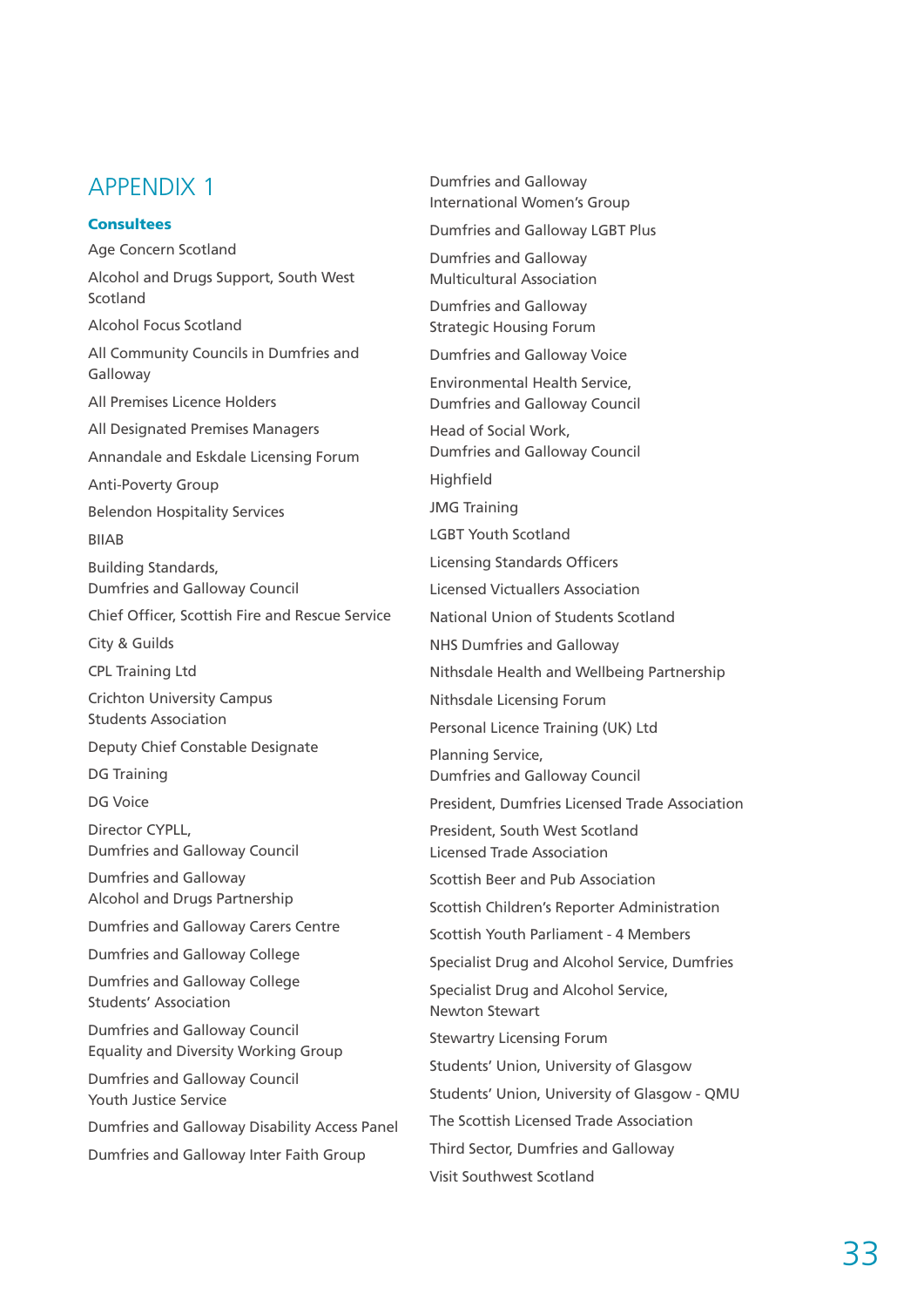Wigtown Licensing Forum Women's Aid, Dumfriesshire & Stewartry Women's Aid, Wigtownshire Youth Enquiry Service, Dumfries

Responses received from initial consultation:

• Police Scotland

Responses received from formal consultation

- 162 responses
- Dumfries and Galloway Licensing Standards Officers
- Alcohol and Drugs Partnership, NHS Dumfries and Galloway
- Police Scotland
- The Dumfries and Stewartry Licence Association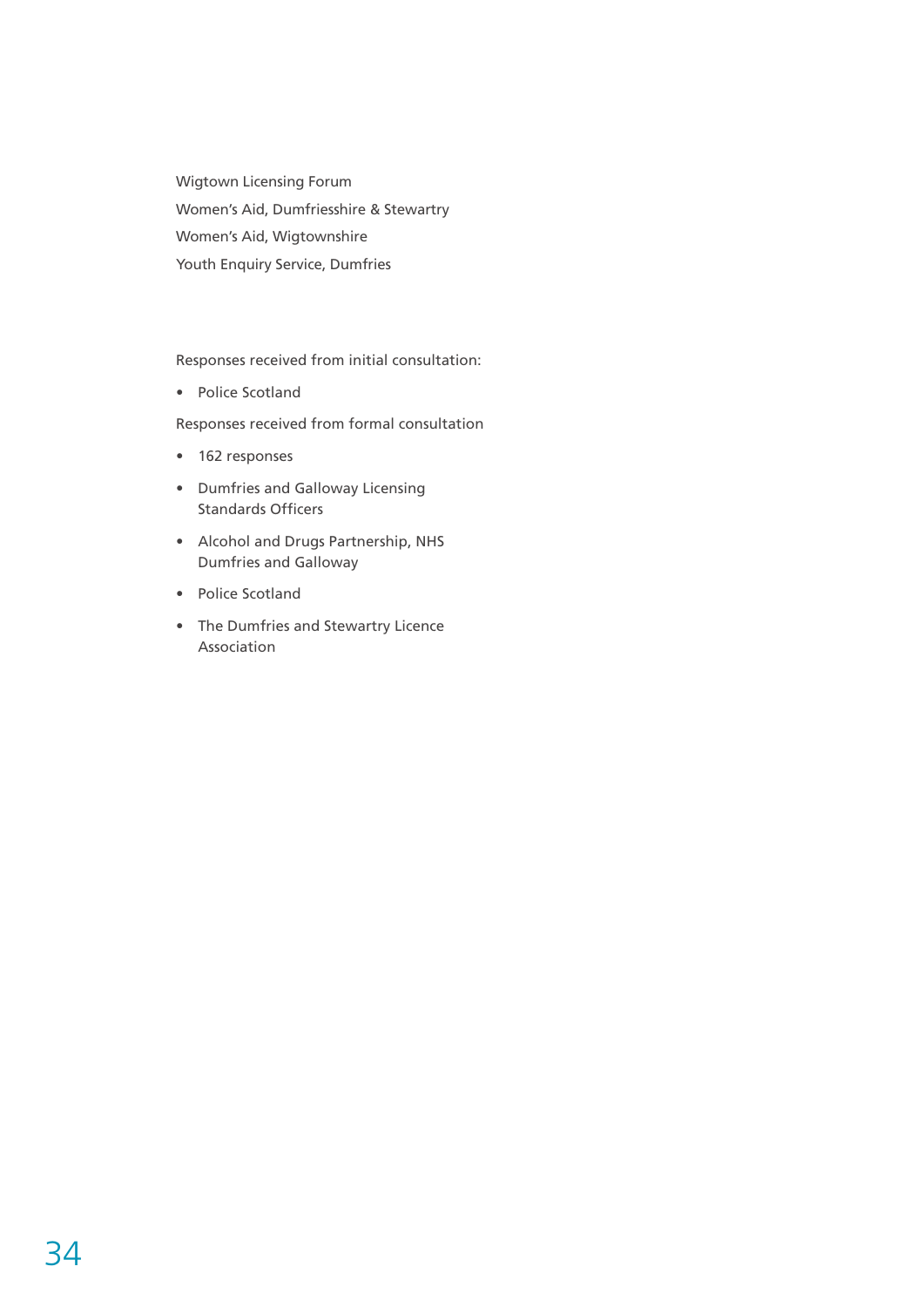APPENDIX 2

Overprovision in Dumfries and Galloway ADP 2018